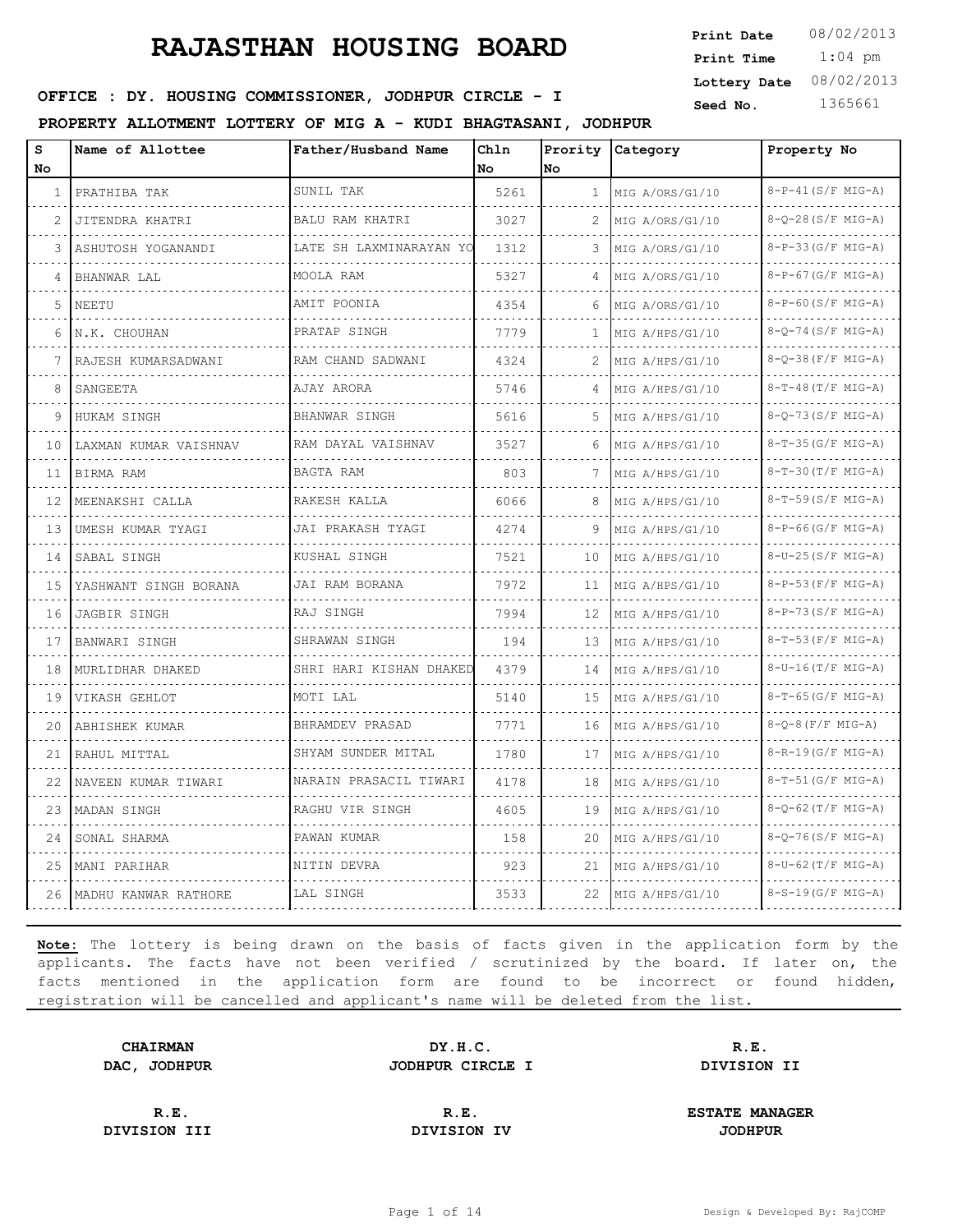1:04 pm **Print Time Print Date**  $08/02/2013$ **Lottery Date** 08/02/2013

# **SEED INC. HOUSING COMMISSIONER, JODHPUR CIRCLE - I** Seed No. 1365661

**PROPERTY ALLOTMENT LOTTERY OF MIG A - KUDI BHAGTASANI, JODHPUR**

| $\mathbf{s}$ | Name of Allottee               | Father/Husband Name     | Chln |    | Prority Category | Property No               |
|--------------|--------------------------------|-------------------------|------|----|------------------|---------------------------|
| No           |                                |                         | No   | No |                  |                           |
| 27           | RAGHAVENDER SINGH              | DEILIP SINGH            | 7522 | 24 | MIG A/HPS/G1/10  | 8-U-33 (G/F MIG-A)        |
| 28           | VIKRAM SINGH                   | RAMU RAM                | 3469 | 25 | MIG A/HPS/G1/10  | $8-U-54$ (F/F MIG-A)      |
| 29           | JANESH KUMAR                   | SHEOJI RAM NAHARWARIA   | 7990 | 26 | MIG A/HPS/G1/10  | $8 - 0 - 13(T/F MIG-A)$   |
| 30           | KULDEEP SINGH                  | AMAR SINGH              | 875  | 27 | MIG A/HPS/G1/10  | $8-U-70(F/F MIG-A)$       |
| 31           | OM PRAKASH LOHRA               | MOHAN LAL LOHRA         | 6119 | 28 | MIG A/HPS/G1/10  | 8-Q-18 (G/F MIG-A)        |
| 32           | MUKESH KUMAR                   | LATE JAYBHAGWAN SINGH   | 7593 | 29 | MIG A/HPS/G1/10  | $8 - P - 19(G/F MIG - A)$ |
| 33           | SOHAN RAJ BORA                 | RAMA KISHAN BORA<br>.   | 6142 | 30 | MIG A/HPS/G1/10  | $8-U-41(S/F MIG-A)$       |
| 34           | DEEPESH JOSHI                  | DINESH CHAND JOSHI      | 4505 | 31 | MIG A/HPS/G1/10  | $8 - R - 15$ (T/F MIG-A)  |
| 35           | JITENDRA VYAS                  | MOOL CHAND VYAS         | 3823 | 32 | MIG A/HPS/G1/10  | $8-R-1$ (G/F MIG-A)       |
| 36           | RAGHVENDRA MOHAN<br>KHANDELWAL | RAMESH CHAND            | 6518 | 33 | MIG A/HPS/G1/10  | $8-P-46(T/F MIG-A)$       |
| 37           | ASHOK SINGH                    | MOOL SINGH              | 3143 | 35 | MIG A/HPS/G1/10  | $8-P-42(S/F MIG-A)$       |
| 38           | JITENDRA KUMAR SRIVASTAVA      | LT.SH. ROOP NARAYAN     | 1116 | 36 | MIG A/HPS/G1/10  | 8-Q-68 (G/F MIG-A)        |
| 39           | PANKAJ SHARMA                  | LATE SH CHUNNI LAL SHAR | 5659 | 38 | MIG A/HPS/G1/10  | $8-P-38(F/F MIG-A)$       |
| 40           | DINESH SINGH                   | VIKRAM SINGH            | 3470 | 39 | MIG A/HPS/G1/10  | $8 - 0 - 42$ (S/F MIG-A)  |
| 41           | SANJAY BHARDWAJ                | INDERJEET BHANWARJ<br>. | 5674 | 40 | MIG A/HPS/G1/10  | 8-R-10(S/F MIG-A)         |
| 42           | A.K. SINGH                     | RAMBALI SINGH           | 7588 | 41 | MIG A/HPS/G1/10  | $8-T-25(S/F MIG-A)$       |
| 43           | HEMANT KUMAR                   | NARAYAN LAL BHATI       | 3915 | 42 | MIG A/HPS/G1/10  | $8 - R - 9 (S/F MIG-A)$   |
| 44           | T C BHARGAVA                   | LATE G C BHARGAVA       | 7778 | 43 | MIG A/HPS/G1/10  | $8 - R - 2$ (G/F MIG-A)   |
| 45           | MANGLA RAM                     | BALLA RAM               | 5096 | 44 | MIG A/HPS/G1/10  | 8-U-22 (F/F MIG-A)        |
| 46           | KISHORE KUMAR                  | DINESH KUMAR            | 4191 | 45 | MIG A/HPS/G1/10  | $8-Q-41(S/F MIG-A)$       |
| 47           | RAM SINGH                      | KHAT SINGH              | 7523 | 46 | MIG A/HPS/G1/10  | 8-R-11(S/F MIG-A)         |
| 48           | AYODHIYA PANWAR                | BABU LAL PANWAR         | 6082 | 47 | MIG A/HPS/G1/10  | $8-Q-80(T/F MIG-A)$       |
| 49           | MANISH                         | MOHANLAL                | 2906 | 48 | MIG A/HPS/G1/10  | $8-S-32(T/F MIG-A)$       |
| 50           | PRABHAT                        | HRI MOHAN               | 2703 | 49 | MIG A/HPS/G1/10  | 8-Q-54 (F/F MIG-A)        |
| 51           | DAYA RAM                       | CHATURA RAM             | 2337 | 50 | MIG A/HPS/G1/10  | 8-U-78 (T/F MIG-A)        |
| 52           | RAMNIWAS SHARMA                | mangi lal sharma        | 739  | 51 | MIG A/HPS/G1/10  | $8-T-8(F/F MIG-A)$        |

**Note:** The lottery is being drawn on the basis of facts given in the application form by the applicants. The facts have not been verified / scrutinized by the board. If later on, the facts mentioned in the application form are found to be incorrect or found hidden, registration will be cancelled and applicant's name will be deleted from the list.

**CHAIRMAN DY.H.C. R.E. DAC, JODHPUR JODHPUR CIRCLE I DIVISION II**

**R.E. R.E. ESTATE MANAGER DIVISION III DIVISION IV JODHPUR**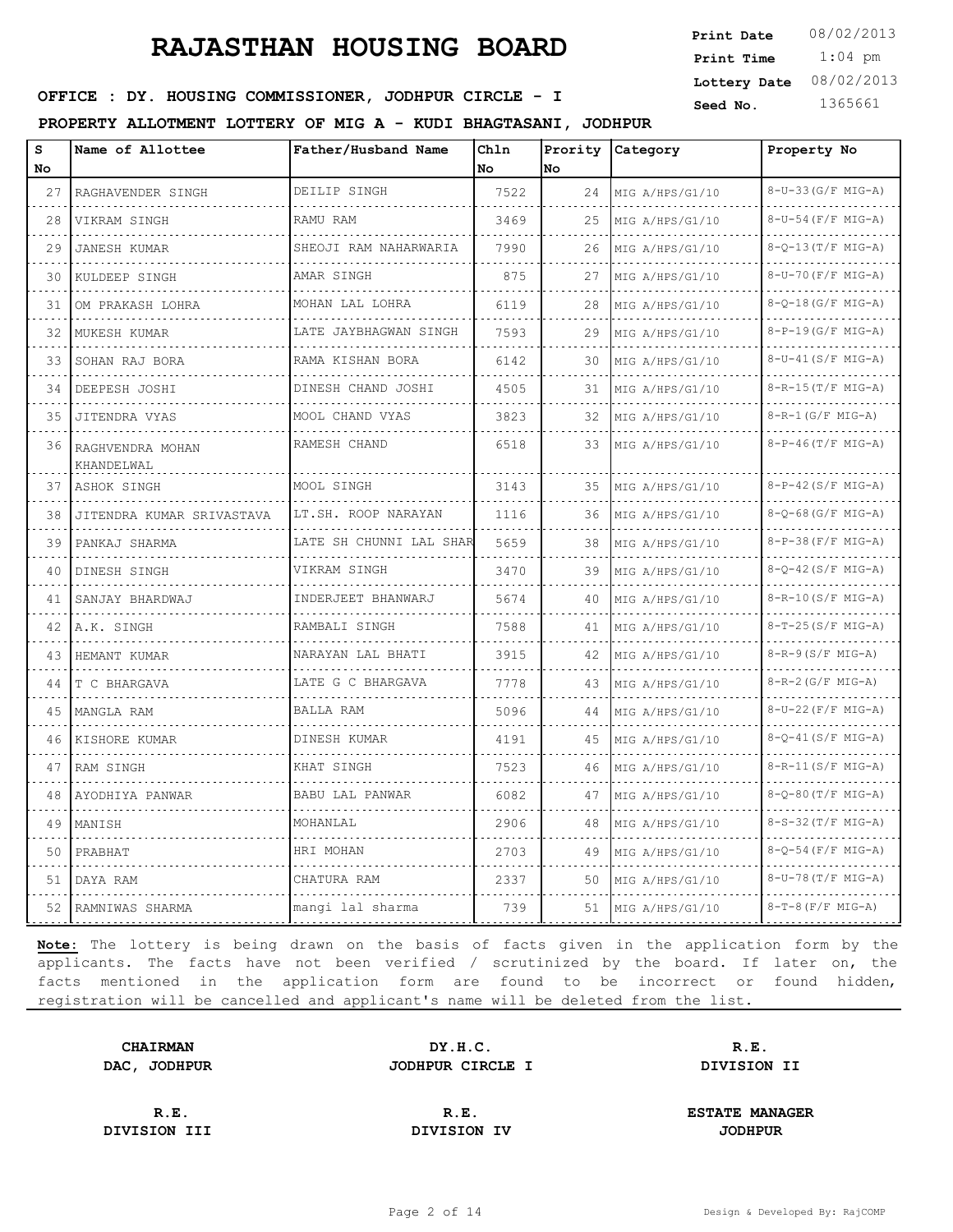1:04 pm **Print Date**  $08/02/2013$ **Print Time Lottery Date** 08/02/2013

# **SEED INC. HOUSING COMMISSIONER, JODHPUR CIRCLE - I** Seed No. 1365661

**PROPERTY ALLOTMENT LOTTERY OF MIG A - KUDI BHAGTASANI, JODHPUR**

| s<br>No | Name of Allottee       | Father/Husband Name     | Chln<br>No | No. | Prority Category     | Property No               |
|---------|------------------------|-------------------------|------------|-----|----------------------|---------------------------|
| 53      | JAI DEEP               | AMAR SINGH              | 874        | 52  | MIG A/HPS/G1/10      | $8-T-44(S/F MIG-A)$       |
| 54      | HITESH SRIVASTAVA      | SHIV MOHAN SRIVASTAVA   | 7747       | 1   | MIG A/ORS/G1/10      | $8-P-64(T/F MIG-A)$       |
| 55      | SUDHINDER SHRIMALI     | GANESHI RAM SHRIMALI    | 259        | 2   | MIG A/ORS/G1/10      | $8-P-74(S/F MIG-A)$       |
| 56      | DHANNARAM SARAN        | JAWANTARAM SARAN        | 5522       | 3   | MIG A/ORS/G1/10      | $8-U-59(S/F MIG-A)$       |
| 57      | DR. HEMANT JOSHI       | BHERU LAL JOSHI         | 2978       | 4   | MIG A/ORS/G1/10      | $8-P-62(T/F MIG-A)$       |
| 58      | RAJESH BOHARA          | LATE SH.KISHAN GOPAL BO | 1552       | .5  | .<br>MIG A/ORS/G1/10 | $8 - R - 26(S/F MIG-A)$   |
| 59      | ANJALI MATHUR          | AJAY MATHUR             | 4641       | 1   | MIG A/HPS/G1/10      | $8-T-70(F/F MIG-A)$       |
| 60      | DEVA RAM CHOUDHARY     | HIRALAL                 | 8285       | 2   | MIG A/HPS/G1/10      | $8-T-60(S/F MIG-A)$       |
| 61      | MAMATA VYAS            | VIJAY DEV               | 1838       | 3   | MIG A/HPS/G1/10      | $8-T-10(S/F MIG-A)$       |
| 62      | ASHA SONI              | KANHIYA LAL SONI        | 1915       |     | MIG A/HPS/G1/10      | $8-T-45(T/F MIG-A)$       |
| 63      | .<br>SARITA MOHNOT     | LATE SH MARUDHAR MAL BH | 5625       | 5   | MIG A/HPS/G1/10      | $8-T-7(F/F MIG-A)$        |
| 64      | NIZAMUDDIN KHAN        | .<br>UMARDEEN KHAN      | 799        | 6   | MIG A/HPS/G1/10      | $8-P-76(S/F MIG-A)$       |
| 65      | RAVI KUMAR PUROHIT     | LATE SHRI DINESH CHANDR | 7576       |     | MIG A/HPS/G1/10      | $8-Q-10(S/F MIG-A)$       |
| 66      | BHAWAR SINGH           | DHISU SINGH             | 4417       | 8   | MIG A/HPS/G1/10      | $8-S-21$ (F/F MIG-A)      |
| 67      | RAJENDRA SINGH RATHORE | MADAN SINGH RATHORE     | 455        | 9   | MIG A/HPS/G1/10      | $8-P-5(F/F MIG-A)$        |
| 68      | BHANWAR LAL CHOUDHARY  | JEEVAN SINGH CHOUDHARY  | 4657       | 10  | MIG A/HPS/G1/10      | $8 - P - 13(T/F MIG-A)$   |
| 69      | CHANDAN SINGH RATHORE  | JAWAN SINGH RATHORE     | 5605       | 11  | MIG A/HPS/G1/10      | 8-U-68 (G/F MIG-A)        |
| 70      | PUSHPA JOSHI           | DEVENDRA THANVI         | 1908       | 12  | MIG A/HPS/G1/10      | $8-T-38(F/F MIG-A)$       |
| 71      | HEERA LAL VYAS         | ROOPKARAN VYAS<br>.     | 6158       | 13  | MIG A/HPS/G1/10      | $8-Q-33(G/F MIG-A)$       |
| 72      | RAGHUVEER SINGH        | LATE RAM SINGH          | 2146       | 14  | MIG A/HPS/G1/10      | $8 - P - 40(F/F MIG - A)$ |
| 73      | HAR LAL VISHNOI        | RUGHA RAM               | 5398       | 15  | MIG A/HPS/G1/10      | $8 - R - 25(S/F MIG-A)$   |
| 74      | BINDU SONI             | KISHAN CHANDRA VARMA    | 1914       | 16  | MIG A/HPS/G1/10      | $8-T-66(G/F MIG-A)$       |
| 75      | SABIR AHMED            | KABIR AHMED             | 5852       | 17  | MIG A/HPS/G1/10      | $8-U-28(S/F MIG-A)$       |
| 76      | SAVATRI GOD            | SHRIDHAR GOD            | 4754       | 18  | MIG A/HPS/G1/10      | $8-Q-44(S/F MIG-A)$       |
| 77      | SHARDA                 | AMI LAL SAHARAN         | 4656       | 19  | MIG A/HPS/G1/10      | $8-S-10(S/F MIG-A)$       |
| 78      | AMITA GODHARA          | SANJAY KUMAR GODHARA    | 7732       | 20  | MIG A/HPS/G1/10      | $8-S-4(G/F MIG-A)$        |

**Note:** The lottery is being drawn on the basis of facts given in the application form by the applicants. The facts have not been verified / scrutinized by the board. If later on, the facts mentioned in the application form are found to be incorrect or found hidden, registration will be cancelled and applicant's name will be deleted from the list.

**CHAIRMAN DY.H.C. R.E. DAC, JODHPUR JODHPUR CIRCLE I DIVISION II**

**DIVISION III DIVISION IV JODHPUR**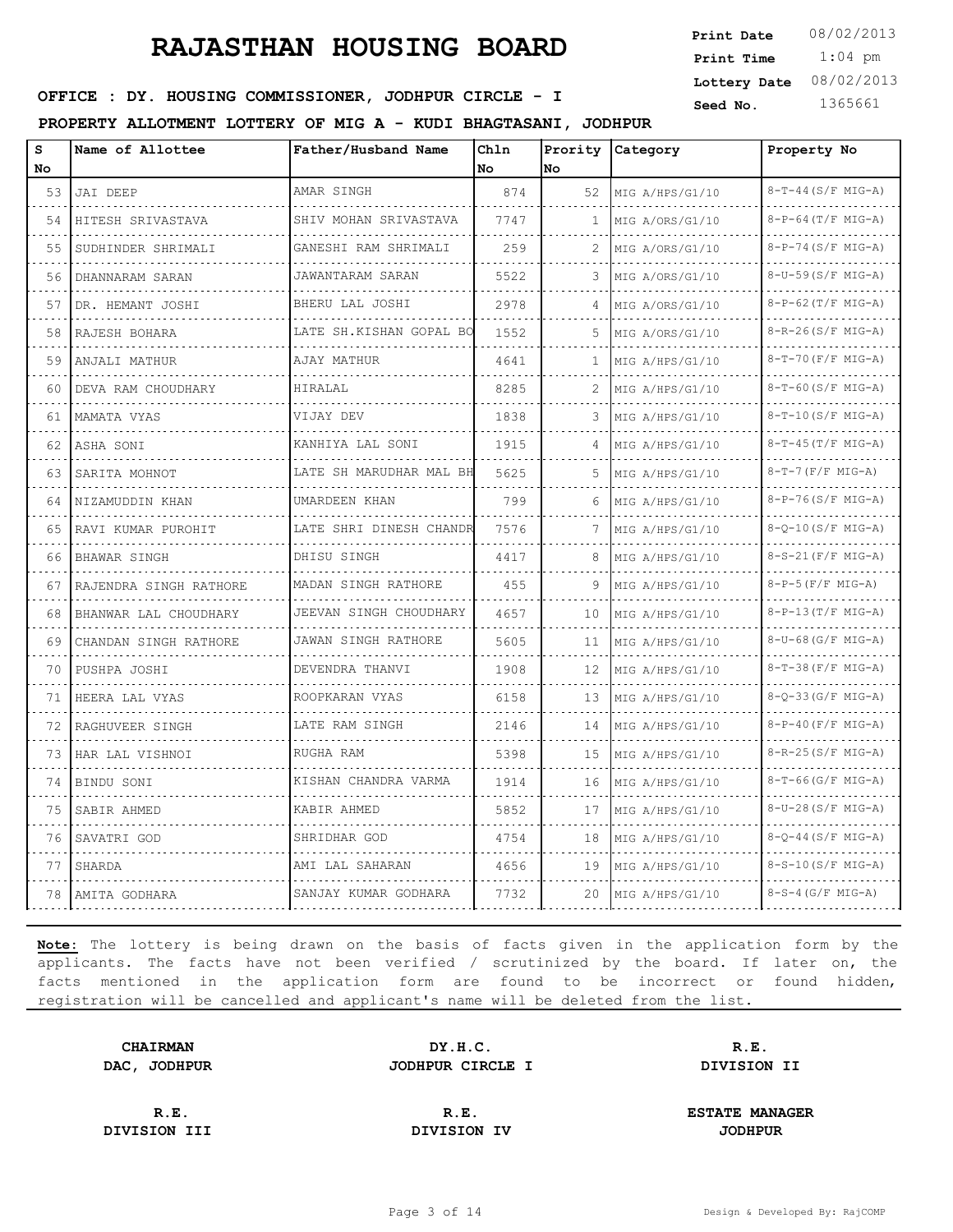1:04 pm **Print Date**  $08/02/2013$ **Print Time Lottery Date** 08/02/2013

# **SEED INC. HOUSING COMMISSIONER, JODHPUR CIRCLE - I** Seed No. 1365661

**PROPERTY ALLOTMENT LOTTERY OF MIG A - KUDI BHAGTASANI, JODHPUR**

| s   | Name of Allottee        | Father/Husband Name     | Chln |     | Prority Category | Property No              |
|-----|-------------------------|-------------------------|------|-----|------------------|--------------------------|
| No. |                         |                         | No   | No. |                  |                          |
| 79  | MANAK CHAND VYAS        | MALAM CHAND VYAS        | 6139 | 21  | MIG A/HPS/G1/10  | 8-U-39 (F/F MIG-A)       |
| 80  | SUNITA PARIHAR          | RAVINDRA SOLANKI        | 4219 | 22  | MIG A/HPS/G1/10  | $8-P-68(G/F MIG-A)$      |
| 81  | MOTA RAM SAU            | MANGALA RAM SAU         | 1407 | 23  | MIG A/HPS/G1/10  | $8 - 0 - 37 (F/F MIG-A)$ |
| 82  | ANIL VYAS               | HARI PRASAD VYAS        | 5974 | п.  | MIG A/ORS/G2/10  | 8-U-43(S/F MIG-A)        |
| 83  | SUNIL JAIN              | PREM CHAND JAIN         | 3728 | 2   | MIG A/ORS/G2/10  | 8-Q-63 (T/F MIG-A)       |
| 84  | ARUN SINGH CHOUHAN      | MADAN SINGH CHOUHAN     | 4320 | 3   | MIG A/ORS/G2/10  | $8 - 0 - 56(F)$ MIG-A)   |
| 85  | RAJNI                   | RAKESH GARG<br>.        | 1292 | 4   | MIG A/ORS/G2/10  | 8-Q-35 (G/F MIG-A)       |
| 86  | SANJEEV SACHDEVA        | O.P. SACHDEVA           | 1981 | 5   | MIG A/ORS/G2/10  | 8-U-58 (S/F MIG-A)       |
| 87  | RAM CHARAN TAYAL        | LATE RAVI RAM TAYAL     | 5934 | 6   | MIG A/ORS/G2/10  | $8-U-7(F/F MIG-A)$       |
| 88  | DINESH TAK              | KISHAN LAL TAK          | 400  |     | MIG A/ORS/G2/10  | $8-U-18(G/F MIG-A)$      |
| 89  | BHARAT KUMAR MEGHNANI   | GARDHAN DAS MAGHWANI    | 6353 | 8   | MIG A/ORS/G2/10  | $8 - R - 12(S/F MIG-A)$  |
| 90  | ABDUL KALAM             | MOHD. SAYEED            | 3195 | 9   | MIG A/ORS/G2/10  | $8-P-7(F/F MIG-A)$       |
| 91  | BALA DEVI TAK           | KISHAN LAL TAK          | 399  | 10  | MIG A/ORS/G2/10  | $8-U-69(F/F MIG-A)$      |
| 92  | GAGAN TAK               | KISHAN LAL TAK          | 5258 | 11  | MIG A/ORS/G2/10  | $8-T-34(G/F MIG-A)$      |
| 93  | NADEEM KHAN             | NIZAMUDDIN KHAN         | 3928 | 12  | MIG A/ORS/G2/10  | $8 - R - 6(F/F MIG-A)$   |
| 94  | RISHI SHAH              | PRAEM KUMAR SHAH        | 7909 | 14  | MIG A/ORS/G2/10  | $8-P-54$ (F/F MIG-A)     |
| 95  | PRAKASH SAMBHAWARI      | LAXMAN DAS SAMBHAWANI   | 6352 | 15  | MIG A/ORS/G2/10  | $8-P-78(T/F MIG-A)$      |
| 96  | OM PRAKASH SONI         | KISHAN SONI             | 2218 | 16  | MIG A/ORS/G2/10  | $8 - 0 - 24$ (F/F MIG-A) |
| 97  | SIDHARTH SHAH           | LATE DARSHAN KUMAR      | 7908 | 17  | MIG A/ORS/G2/10  | 8-Q-72 (F/F MIG-A)       |
| 98  | DEVENDRA KANSARA        | MAGHRAJ KANSARA         | 1947 | 18  | MIG A/ORS/G2/10  | $8-T-18(G/F MIG-A)$      |
| 99  | POKAR LAL PRAJAPAT<br>. | LATE SHRI DURGARAM PRAJ | 6354 | 19  | MIG A/ORS/G2/10  | $8-S-20(G/F MIG-A)$      |
| 100 | HIRA LAL KHENDWAL       | PUKHRAJ KHENDWAL        | 3949 | 20  | MIG A/ORS/G2/10  | $8-T-28(S/F MIG-A)$      |
| 101 | KIRAN GEHLOT            | PAPPU SINGH             | 3902 | 21  | MIG A/ORS/G2/10  | 8-P-59(S/F MIG-A)        |
| 102 | RAMESH KUMAR TAK        | KISHAN LAL TAK          | 5340 | 22  | MIG A/ORS/G2/10  | $8-R-8$ (F/F MIG-A)      |
| 103 | JAYA VARYANI            | PITAMBER VEREGANI       | 6355 | 23  | MIG A/ORS/G2/10  | $8 - R - 7 (F/F MIG-A)$  |
| 104 | DEEKSHA TAK             | PRAVEEN TAK             | 995  | 26  | MIG A/ORS/G2/10  | $8 - P - 56(F/F MIG-A)$  |

**Note:** The lottery is being drawn on the basis of facts given in the application form by the applicants. The facts have not been verified / scrutinized by the board. If later on, the facts mentioned in the application form are found to be incorrect or found hidden, registration will be cancelled and applicant's name will be deleted from the list.

**CHAIRMAN DY.H.C. R.E. DAC, JODHPUR JODHPUR CIRCLE I DIVISION II**

**DIVISION III DIVISION IV JODHPUR**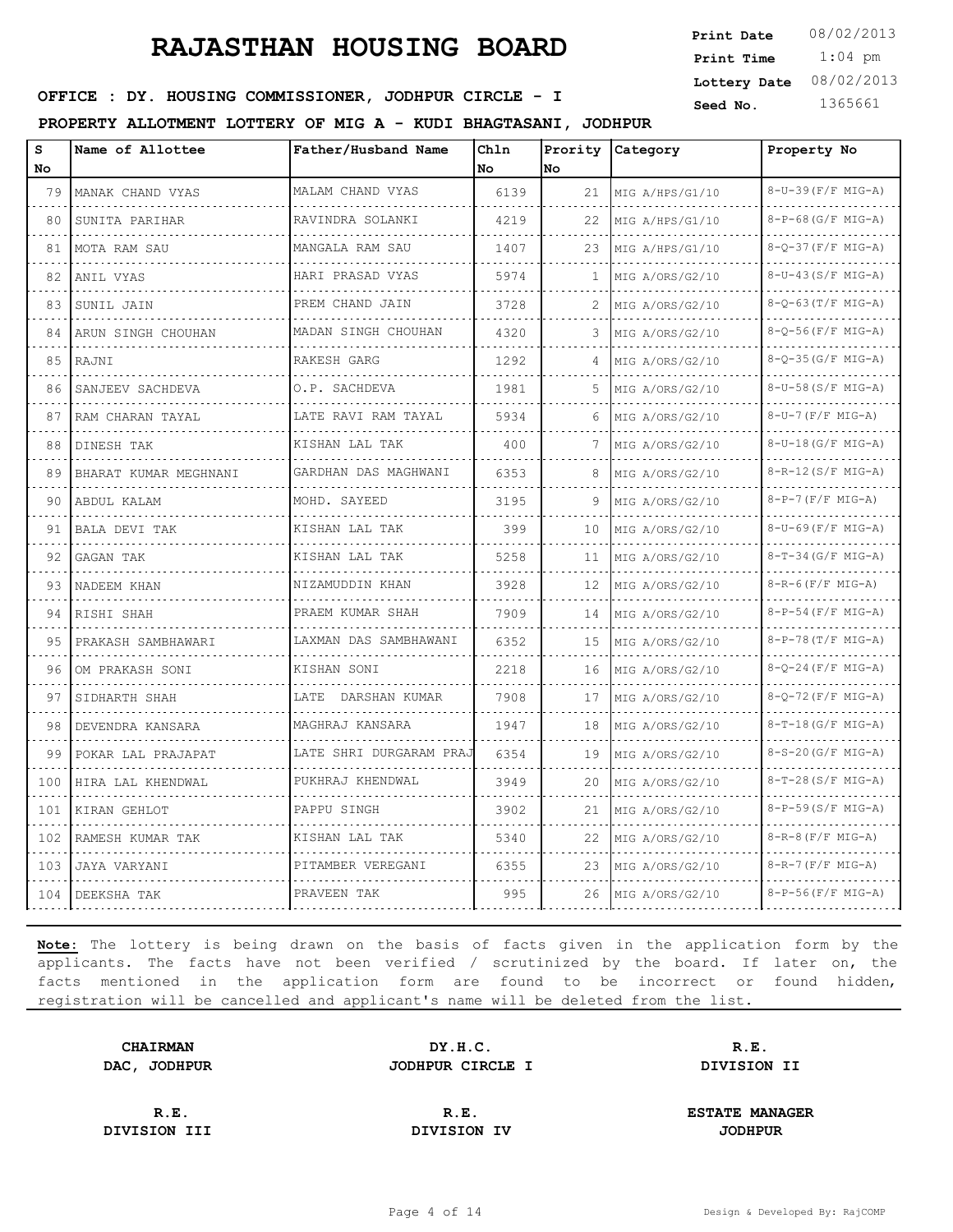1:04 pm **Print Date**  $08/02/2013$ **Print Time Lottery Date** 08/02/2013

# **SEED INC. HOUSING COMMISSIONER, JODHPUR CIRCLE - I** Seed No. 1365661

**PROPERTY ALLOTMENT LOTTERY OF MIG A - KUDI BHAGTASANI, JODHPUR**

| s                                             | Name of Allottee         | Father/Husband Name  | Chln |    | Prority Category | Property No               |
|-----------------------------------------------|--------------------------|----------------------|------|----|------------------|---------------------------|
| No                                            |                          |                      | No   | No |                  |                           |
| 105                                           | BHANU PRAKASH DAHIYA     | RADHA KRISHNA        | 3494 | 1  | MIG A/HPS/G2/10  | $8 - R - 21 (F/F MIG-A)$  |
| 106                                           | PRADEEP CHOUDHARY        | RAMDAYAL CHOUDHARY   | 3651 | 2  | MIG A/HPS/G2/10  | $8 - R - 28(S/F MIG-A)$   |
| 107                                           | TARA                     | SANJAY KUMAR JAIN    | 5644 | 3  | MIG A/HPS/G2/10  | $8-U-35(G/F MIG-A)$       |
| 108                                           | MOHINI PALIWAL           | MOHAN LAL PALIWAL    | 5273 | 4  | MIG A/HPS/G2/10  | 8-U-11(S/F MIG-A)         |
| .<br>109                                      | MAHAVEER PRASAD JAIN     | PREM CHAND JAIN      | 2538 | 5  | MIG A/HPS/G2/10  | $8-T-47(T/F MIG-A)$       |
| 110                                           | UGAM SINGH               | JAG SINGH            | 6547 | 6  | MIG A/HPS/G2/10  | $8-T-24$ (F/F MIG-A)      |
| 111<br>.                                      | SHELI SHARMA             | SUSHIL KUMAR         | 842  |    | MIG A/HPS/G2/10  | $8-P-25(S/F MIG-A)$       |
| 112<br>.                                      | ARPITA BHATNAGAR         | VIJAY BHATNAGAR      | 5638 | 8  | MIG A/HPS/G2/10  | 8-U-44(S/F MIG-A)         |
| 113                                           | SUMAN LATA               | SURENDER KUMAR       | 4695 | 9  | MIG A/HPS/G2/10  | $8-U-17(G/F MIG-A)$       |
| 114                                           | PREM SINGH               | LATE KALYAN SINGH    | 2381 | 10 | MIG A/HPS/G2/10  | $8-Q-60(S/F MIG-A)$       |
| 115                                           | KUSUM CHOUDHARY          | PRAKASH CHOUDHARY    | 3020 | 11 | MIG A/HPS/G2/10  | $8-P-51(G/F MIG-A)$       |
| 116                                           | APARNA MAHTA             | SANJAY KUMAR JAIN    | 2615 | 12 | MIG A/HPS/G2/10  | $8-P-22(F/F MIG-A)$       |
| 117<br>د د د د                                | KANA RAM                 | PEMA RAM             | 1789 | 13 | MIG A/HPS/G2/10  | $8-P-48(T/F MIG-A)$       |
| 118                                           | <b>KARUNA</b>            | SUNIL                | 1837 | 14 | MIG A/HPS/G2/10  | $8-U-9(S/F MIG-A)$        |
| 119<br>a di di                                | ABDUL RAHMAN             | ABDUL HALIM          | 2843 | 15 | MIG A/HPS/G2/10  | $8-Q-31(T/F MIG-A)$       |
| 120<br>د د د د                                | NARESH JHAMNANI          | BHAGWAN DAS          | 3346 | 16 | MIG A/HPS/G2/10  | $8-U-8$ (F/F MIG-A)       |
| 121                                           | ASHOK KUMAR              | DEVI LAL             | 3723 | 17 | MIG A/HPS/G2/10  | $8-T-69(F/F MIG-A)$       |
| 122                                           | NAND KAWAR BAI           | BHEM SINGH           | 3702 | 18 | MIG A/HPS/G2/10  | $8-Q-14(T/F MIG-A)$       |
| 123                                           | MONIKA SINGH             | SORABHA BHATI        | 4550 | 19 | MIG A/HPS/G2/10  | $8-T-1$ (G/F MIG-A)       |
| 124                                           | NAYEEM KHAN              | NIZAMUDDIN KHAN      | 3927 | 20 | MIG A/HPS/G2/10  | $8-T-43(S/F MIG-A)$       |
| $\sim$ $\sim$ $\sim$ $\sim$<br>125<br>الداعات | KISHAN LAL               | BAL KISHAN           | 6164 | 21 | MIG A/HPS/G2/10  | 8-R-22 (F/F MIG-A)        |
| 126                                           | ISHWAR LAL RATHI         | SUKHDEV RATHI        | 5186 | 22 | MIG A/HPS/G2/10  | $8-P-6(F/F MIG-A)$        |
| 127                                           | DHIRENDRA PRATAP CHOUHAN | NARPAT SINGH         | 3637 | 23 | MIG A/HPS/G2/10  | $8-S-17(G/F MIG-A)$       |
| د عام عام<br>128                              | RANITA PRAJAPAT          | ASHOK KUMAR PRAJAPAT | 2407 | 24 | MIG A/HPS/G2/10  | 8-U-34 (G/F MIG-A)        |
| 129                                           | LUBNA                    | MOHD HUSSIN          | 6036 | 25 | MIG A/HPS/G2/10  | $8-U-5(F/F MIG-A)$        |
| 130                                           | DINESH KUMAR PALIWAL     | ASHOK KUMAR PALIWAL  | 660  | 26 | MIG A/HPS/G2/10  | $8 - P - 26(S/F MIG - A)$ |

**Note:** The lottery is being drawn on the basis of facts given in the application form by the applicants. The facts have not been verified / scrutinized by the board. If later on, the facts mentioned in the application form are found to be incorrect or found hidden, registration will be cancelled and applicant's name will be deleted from the list.

**CHAIRMAN DY.H.C. R.E. DAC, JODHPUR JODHPUR CIRCLE I DIVISION II**

**DIVISION III DIVISION IV JODHPUR**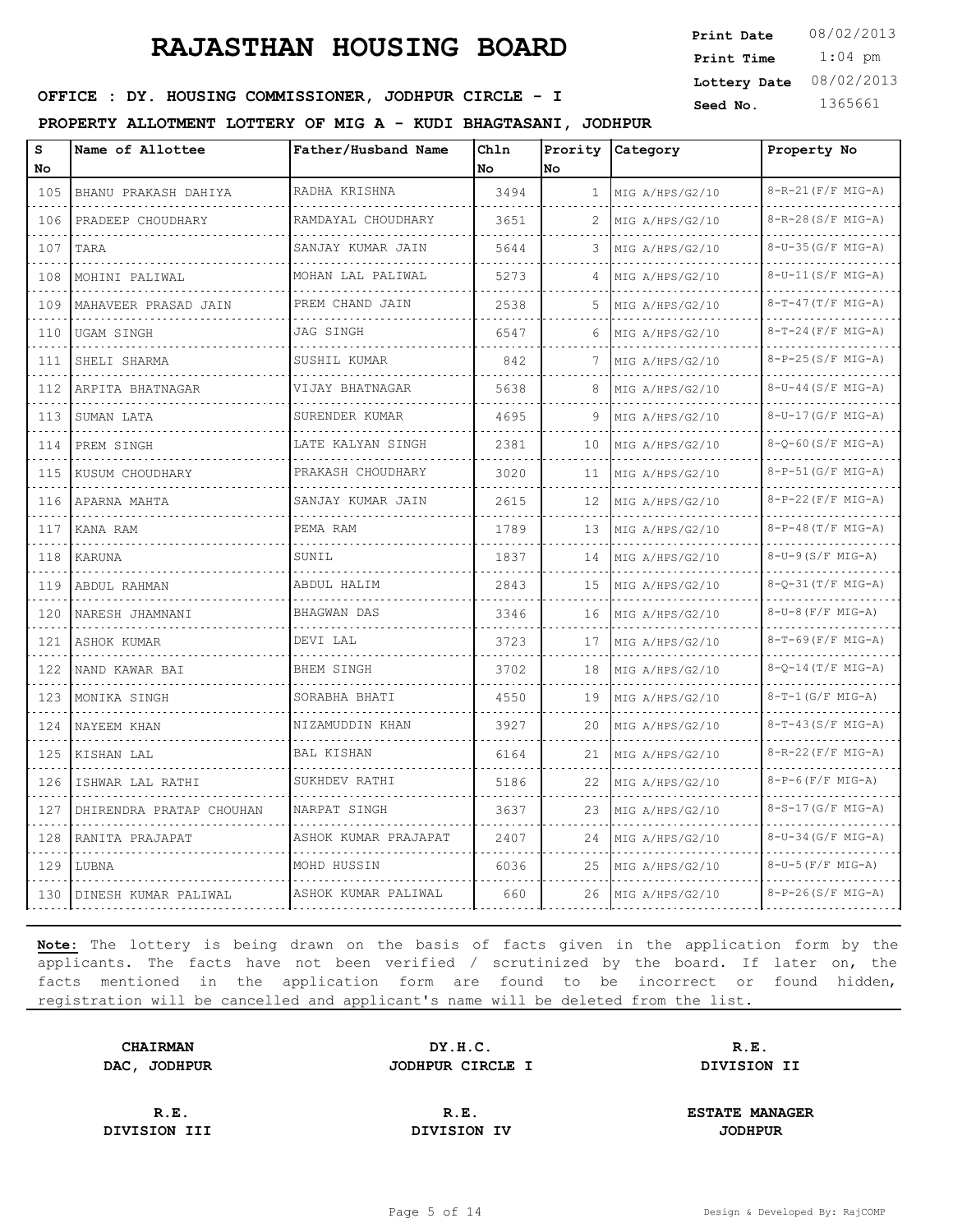1:04 pm **Print Date**  $08/02/2013$ **Print Time Lottery Date** 08/02/2013

# **SEED INC. HOUSING COMMISSIONER, JODHPUR CIRCLE - I** Seed No. 1365661

**PROPERTY ALLOTMENT LOTTERY OF MIG A - KUDI BHAGTASANI, JODHPUR**

| s                | Name of Allottee     | Father/Husband Name     | Chln |     | Prority Category | Property No              |
|------------------|----------------------|-------------------------|------|-----|------------------|--------------------------|
| No               |                      |                         | No.  | No. |                  |                          |
| 131              | KANCHAN LATA         | RAJENDRA GEHLOT         | 5216 | 27  | MIG A/HPS/G2/10  | $8-S-9(S/F MIG-A)$       |
| 132              | NIKHIL MATHUR        | NAVEEN MATHUR           | 6233 | 28  | MIG A/HPS/G2/10  | $8-Q-43(S/F MIG-A)$      |
| 133              | SMT. SONU            | BHAGVAN SINGH           | 519  | 29  | MIG A/HPS/G2/10  | $8-U-37(F/F MIG-A)$      |
| 134              | JAG PAL SINGH        | HUKUM SINGH             | 6368 | 30  | MIG A/HPS/G2/10  | $8-P-77(T/F MIG-A)$      |
| .<br>135         | MANISH JAIN          | BHIM RAJ JAIN           | 6069 | 31  | MIG A/HPS/G2/10  | $8-S-28(S/F MIG-A)$      |
| 136              | JAIRAM BORANA        | MAYA RAM                | 7971 | 32  | MIG A/HPS/G2/10  | $8-U-24$ (F/F MIG-A)     |
| 137<br>.         | CHAMPA LAL PARIHAR   | BHANWAR LAL PARIHAR     | 4752 | 33  | MIG A/HPS/G2/10  | $8-P-69$ (F/F MIG-A)     |
| 138<br>.         | HAZARA BANO          | INSAF ALI               | 7516 | 34  | MIG A/HPS/G2/10  | 8-P-17 (G/F MIG-A)       |
| 139              | MAHAVEER SINGH       | SAWAI SINGH             | 4797 | 35  | MIG A/HPS/G2/10  | $8-T-13(T/F MIG-A)$      |
| 140              | ANITA GAUR           | RAJESH GAUR             | 1370 | 36  | MIG A/HPS/G2/10  | $8-T-16(T/F MIG-A)$      |
| وساعدت<br>141    | PARMESHWARI VISHNOI  | BANSI LAL               | 686  | 37  | MIG A/HPS/G2/10  | $8 - 0 - 26(S/F MIG-A)$  |
| 142              | GAURAV ARORA         | LT.SH. BASANT KUMAR ARO | 5187 | 38  | MIG A/HPS/G2/10  | $8-T-42(S/F MIG-A)$      |
| 143<br>.         | NARAYAN SINGH        | RAM SINGH               | 288  | 39  | MIG A/HPS/G2/10  | 8-R-18 (G/F MIG-A)       |
| 144              | SHASHI SHANKHLA      | OM PRAKASH SHANKHLA     | 3026 | 41  | MIG A/HPS/G2/10  | $8-P-2(G/F MIG-A)$       |
| 145              | SUNIT PRAKASH MATHUR | SURESH CHANDRA MATHUR   | 3453 | 42  | MIG A/HPS/G2/10  | $8-P-12(S/F MIG-A)$      |
| 146<br>المتعاطي  | PAVAN RATHORE        | ANIL KUMAR RATHORE      | 2327 | 43  | MIG A/HPS/G2/10  | $8-T-49(G/F MIG-A)$      |
| 147              | VIMAL KUMAR SHARMAR  | GAJENAND SHARMA         | 5790 | 44  | MIG A/HPS/G2/10  | $8-Q-47(T/F MIG-A)$      |
| 148              | MUKSKAN              | CHANDRA PRAKASH         | 273  | 45  | MIG A/HPS/G2/10  | 8-S-26(S/F MIG-A)        |
| 149              | USHA KALWANI         | DEEPAK KALWANI          | 2060 | 46  | MIG A/HPS/G2/10  | $8 - P - 71 (F/F MIG-A)$ |
| 150              | JETHA RAM KHATRI     | JEEVAN LAL KHATRI       | 3857 | 47  | MIG A/HPS/G2/10  | $8-U-6$ (F/F MIG-A)      |
| 151              | MEENA DEVI TAWARI    | ROOPRAJ TAWARI          | 8298 | 48  | MIG A/HPS/G2/10  | 8-Q-78(T/F MIG-A)        |
| الداعات<br>152   | SURENDRA             | TEJA RAM GODARA         | 7413 | 49  | MIG A/HPS/G2/10  | $8-U-12(S/F MIG-A)$      |
| 153              | VIBHA KALLA          | M.D. KALLA              | 1735 | 50  | MIG A/HPS/G2/10  | $8 - 0 - 32(T/F MIG-A)$  |
| والمرامين<br>154 | GHAMPAT CHOUDHARY    | DAULA RAM JI            | 1454 | 51  | MIG A/HPS/G2/10  | $8-U-66(G/F MIG-A)$      |
| 155              | KAPIL BHANDARI       | GOPAL BHANDARI          | 3114 | 52  | MIG A/HPS/G2/10  | $8-U-65(G/F MIG-A)$      |
| 156              | POOJA ABANI          | PRAVEEN ABANI           | 6463 | 54  | MIG A/HPS/G2/10  | $8-Q-55$ (F/F MIG-A)     |

**Note:** The lottery is being drawn on the basis of facts given in the application form by the applicants. The facts have not been verified / scrutinized by the board. If later on, the facts mentioned in the application form are found to be incorrect or found hidden, registration will be cancelled and applicant's name will be deleted from the list.

**CHAIRMAN DY.H.C. R.E. DAC, JODHPUR JODHPUR CIRCLE I DIVISION II**

**DIVISION III DIVISION IV JODHPUR**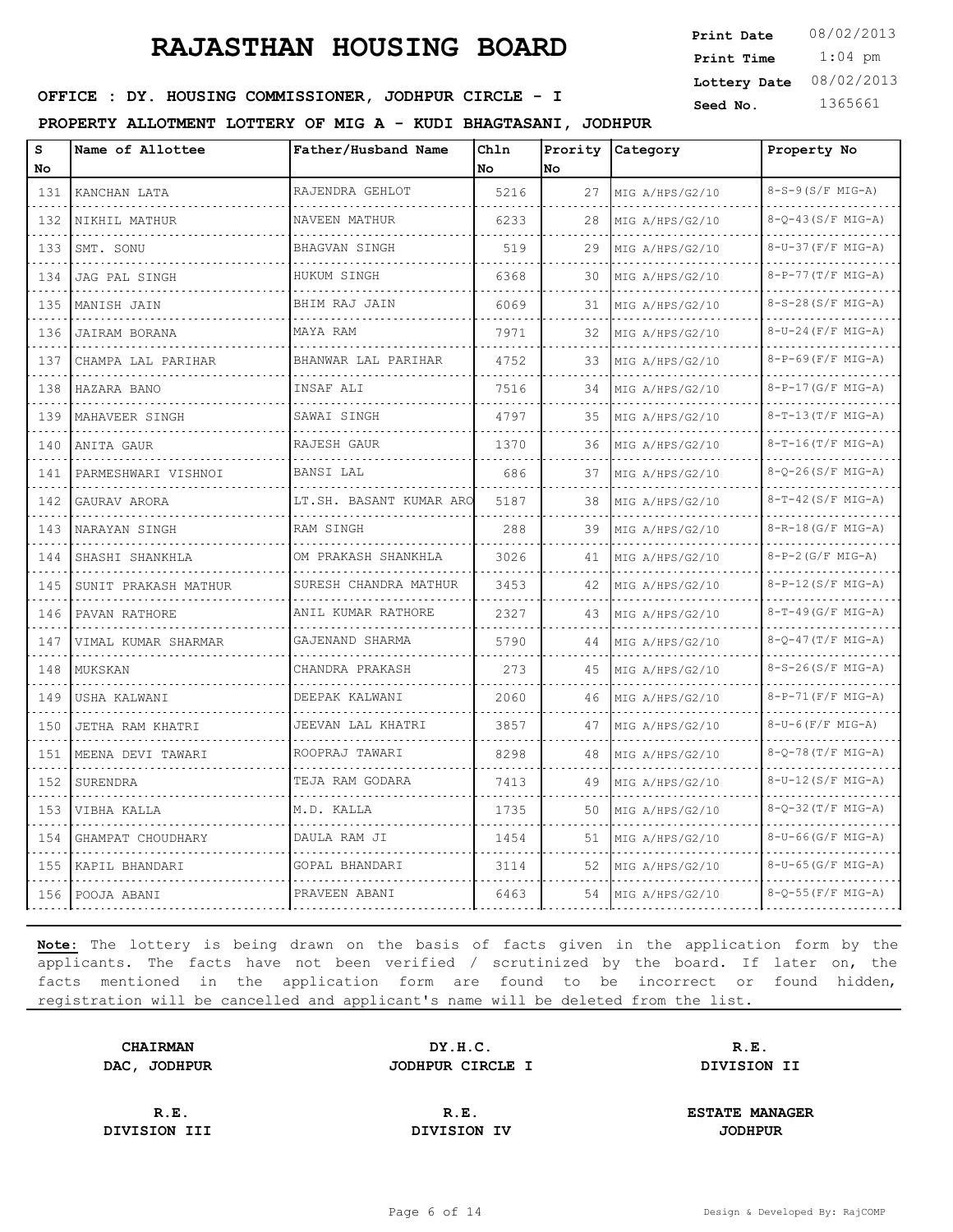1:04 pm **Print Date**  $08/02/2013$ **Print Time Lottery Date** 08/02/2013

# **SEED : DY. HOUSING COMMISSIONER, JODHPUR CIRCLE - I** Seed No. 1365661

**PROPERTY ALLOTMENT LOTTERY OF MIG A - KUDI BHAGTASANI, JODHPUR**

| S                | Name of Allottee      | Father/Husband Name        | Ch1n |     | Prority Category | Property No              |
|------------------|-----------------------|----------------------------|------|-----|------------------|--------------------------|
| No               |                       |                            | No   | No. |                  |                          |
| 157              | USHA TOLANI           | GOVIND TOLANI              | 6067 | 55  | MIG A/HPS/G2/10  | $8-U-60(S/F MIG-A)$      |
| 158              | JITESH BHATI          | HARISH BHATIA              | 2006 | 56  | MIG A/HPS/G2/10  | $8-U-30(T/F MIG-A)$      |
| 159              | NARESH KUMAR JAIN     | REKHCHAND JAIN             | 4778 | 57  | MIG A/HPS/G2/10  | $8-U-36(G/F MIG-A)$      |
| 160<br>.         | PRADEEP SONI          | RAMNIWAS SONI              | 1633 | 59  | MIG A/HPS/G2/10  | $8-S-29(T/F MIG-A)$      |
| 161              | DR. ANIL RATHI        | PARMANAND RATHI            | 6539 | 60  | MIG A/HPS/G2/10  | $8-U-1(G/F MIG-A)$       |
| 162              | GOMA KHAN             | RAHMAN KHAN                | 1451 | 61  | MIG A/HPS/G2/10  | $8-U-40(F/F MIG-A)$      |
| 163<br>.         | HEERA LAL             | MUKNA RAM                  | 1864 | 62  | MIG A/HPS/G2/10  | $8-T-15(T/F MIG-A)$      |
| 164              | NILAM                 | PURAN SINGH                | 5637 | 63  | MIG A/HPS/G2/10  | 8-U-75(S/F MIG-A)        |
| 165              | PRIYANKA CHOUDHARY    | NAND KISHORE CHOUDHARY     | 80   | 64  | MIG A/HPS/G2/10  | $8-S-23(F/F MIG-A)$      |
| 166              | ARCHANA CHOUDHARY     | GHANSHYAM CHOUDHARY        | 234  | 65  | MIG A/HPS/G2/10  | $8-T-46(T/F MIG-A)$      |
| 167              | SHITAL                | PREM JALANI                | 6401 | 66  | MIG A/HPS/G2/10  | 8-Q-75(S/F MIG-A)        |
| 168              | PRAMINDER SINGH       | PRIT PAL SINGH             | 2856 | 67  | MIG A/HPS/G2/10  | 8-0-65 (G/F MIG-A)       |
| 169<br>.         | DARIYA ARYA           | RATAN SINGH GEHLOT<br>.    | 4801 | 68  | MIG A/HPS/G2/10  | $8-P-3(G/F MIG-A)$       |
| 170              | <b>ASISH MATHUR</b>   | NAVEEN MATHUR              | 6234 | 69  | MIG A/HPS/G2/10  | 8-T-52 (G/F MIG-A)       |
| 171              | RANI SISODIYA         | MANOJ SISODIYA             | 6273 | 70  | MIG A/HPS/G2/10  | $8 - 0 - 61$ (T/F MIG-A) |
| .<br>172<br>.    | DINESH KUMAR          | BANSI LAL                  | 2720 | 71  | MIG A/HPS/G2/10  | $8-U-20(G/F MIG-A)$      |
| 173              | USHA SANKHLA          | LALIT SANKHLA              | 6083 | 72  | MIG A/HPS/G2/10  | $8 - R - 13(T/F MIG-A)$  |
| 174              | KANWAR LAL RATHI      | LAL CHAND RATHI            | 5175 | 73  | MIG A/HPS/G2/10  | $8-T-55$ (F/F MIG-A)     |
| 175              | SANGRAM SINGH VISHNOI | GORDHAN RAM VISHNOI        | 935  | 74  | MIG A/HPS/G2/10  | 8-Q-77 (T/F MIG-A)       |
| 176              | INDER SINGH           | BABU SINGH RAJPUROHIT      | 2380 | 75  | MIG A/HPS/G2/10  | $8-T-19(G/F MIG-A)$      |
| $- - - -$<br>177 | REKHA BHANDARI        | HARI PRAKASH BHANDARI<br>. | 3891 | 76  | MIG A/HPS/G2/10  | 8-U-73(S/F MIG-A)        |
| 178              | DURGA DEVI SUTHAR     | RAM NARAYAN SUTHAR         | 2824 | 77  | MIG A/HPS/G2/10  | $8-Q-66(G/F MIG-A)$      |
| 179              | MADHU KANJANI         | HARISH KANJANI             | 2755 | 78  | MIG A/HPS/G2/10  | $8 - P - 23 (F/F MIG-A)$ |
| 180              | TANSUKH LAL JAIN      | URAJ MAL JAIN              | 6070 | 79  | MIG A/HPS/G2/10  | $8-T-80(T/F MIG-A)$      |
| 181              | YOGESH                | HUKAM CHAND CHIPA          | 2709 | 80  | MIG A/HPS/G2/10  | $8 - R - 20$ (G/F MIG-A) |
| 182              | BHARAT SINGH GEHLOT   | KRIPA RAM                  | 1757 | 81  | MIG A/HPS/G2/10  | $8-T-27(S/F MIG-A)$      |

**Note:** The lottery is being drawn on the basis of facts given in the application form by the applicants. The facts have not been verified / scrutinized by the board. If later on, the facts mentioned in the application form are found to be incorrect or found hidden, registration will be cancelled and applicant's name will be deleted from the list.

**CHAIRMAN DY.H.C. R.E. DAC, JODHPUR JODHPUR CIRCLE I DIVISION II**

**DIVISION III DIVISION IV JODHPUR**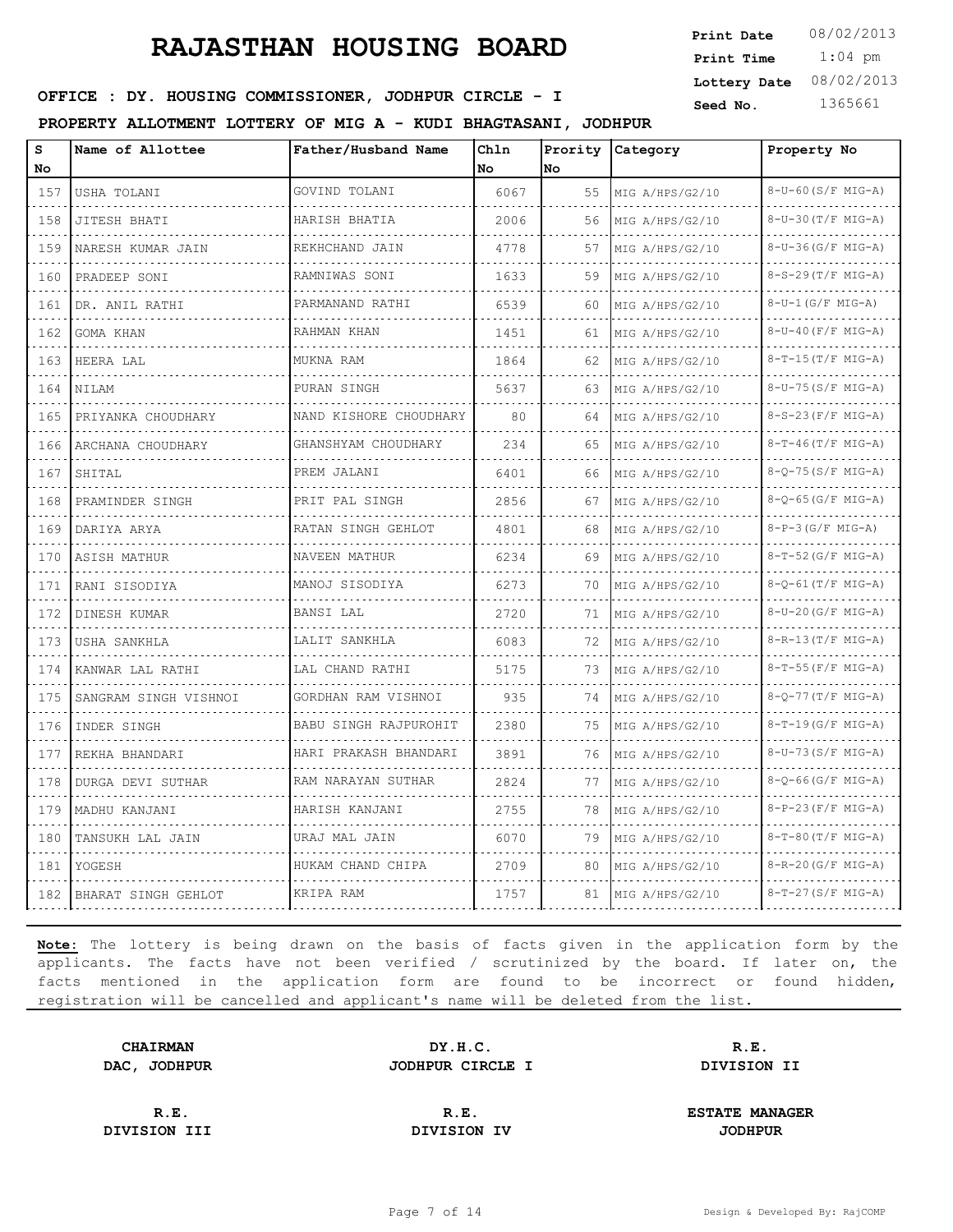1:04 pm **Print Date**  $08/02/2013$ **Print Time Lottery Date** 08/02/2013

# **SEED : DY. HOUSING COMMISSIONER, JODHPUR CIRCLE - I** Seed No. 1365661

**PROPERTY ALLOTMENT LOTTERY OF MIG A - KUDI BHAGTASANI, JODHPUR**

| S        | Name of Allottee    | Father/Husband Name     | Chln |      | Prority Category | Property No              |
|----------|---------------------|-------------------------|------|------|------------------|--------------------------|
| No       |                     |                         | No   | lNo. |                  |                          |
| 183      | UJJWAL SHARMA       | CHANDRA MOHAN SHARMA    | 3761 | 82   | MIG A/HPS/G2/10  | $8-P-39(F/F MIG-A)$      |
| 184      | KAILASH PATEL       | PAGA RAM                | 5334 | 83   | MIG A/HPS/G2/10  | $8-P-20(G/F MIG-A)$      |
| 185      | KAILASH CHANDRA     | CHAND MAL               | 3843 | 84   | MIG A/HPS/G2/10  | $8-S-18(G/F MIG-A)$      |
| 186      | MENU GUPTA          | AMIT GUPTA              | 3708 | 85   | MIG A/HPS/G2/10  | $8-S-8$ (F/F MIG-A)      |
| 187      | ANAND KAWAR         | GOVIND SINGH            | 1476 | 86   | MIG A/HPS/G2/10  | $8-P-35(G/F MIG-A)$      |
| 188      | PRITHVI RAJ CHOUHAN | RAM GOPAL JI            | 6174 | 87   | MIG A/HPS/G2/10  | $8-U-29(T/F MIG-A)$      |
| 189<br>. | CHANDA SHARMA       | NAROTAM SHARMA          | 3704 | 88   | MIG A/HPS/G2/10  | $8 - R - 23 (F/F MIG-A)$ |
| 190      | KALURAM BHATI       | PREMARAM BHATI          | 1267 | 89   | MIG A/HPS/G2/10  | $8-T-63(T/F MIG-A)$      |
| 191      | SAHNAJ BEGAM        | MOHD. RAFIQ             | 1313 | 90   | MIG A/HPS/G2/10  | $8 - P - 11(S/F MIG-A)$  |
| 192<br>. | VIJAY               | VAGTAWAR SINGH CHOUDHAR | 2492 | 91   | MIG A/HPS/G2/10  | $8-T-62(T/F MIG-A)$      |
| 193      | RAMESH KUMAR        | GAJRAJ JAIN             | 5996 | 92   | MIG A/HPS/G2/10  | $8-T-3(G/F MIG-A)$       |
| 194      | AMIT RATHI          | MOHAN LAL RATHI         | 6293 | 93   | MIG A/HPS/G2/10  | $8-T-6(F/F MIG-A)$       |
| 195<br>. | MAHAVEER PRASAD     | SURAJ                   | 3730 | 94   | MIG A/HPS/G2/10  | $8-S-12(S/F MIG-A)$      |
| 196      | NARENDRA            | CHAMPA LAL BHOOTRA      | 7414 | 95   | MIG A/HPS/G2/10  | 8-U-10 (S/F MIG-A)       |
| 197      | ARUN KUMAR          | MADHAV PRASAD           | 3715 | 96   | MIG A/HPS/G2/10  | $8-T-21$ (F/F MIG-A)     |
| 198<br>. | NITIN SHARMA        | SHANTI LAL SHARMA       | 5573 | 97   | MIG A/HPS/G2/10  | $8-Q-36(G/F MIG-A)$      |
| 199      | URMILA BHATI        | RAM CHANDRA BHATI       | 2919 | 98   | MIG A/HPS/G2/10  | $8-T-32(T/F MIG-A)$      |
| 200      | BHANWAR LAL PARIHAR | GULAB JI PARIHAR        | 4753 | 99   | MIG A/HPS/G2/10  | $8-T-4$ (G/F MIG-A)      |
| 201      | OM PRAKASH BHATI    | GIRDHARI LAL BHATI      | 1560 | 100  | MIG A/HPS/G2/10  | $8-Q-27(S/F MIG-A)$      |
| 202      | MAHENDRA GODARA     | TEJA RAM GODARA         | 7411 | 101  | MIG A/HPS/G2/10  | $8-T-50(G/F MIG-A)$      |
| 203      | KALAVATI            | BANWARI LAL             | 4332 | 102  | MIG A/HPS/G2/10  | $8-T-36(G/F MIG-A)$      |
| 204      | SUMER SINGH INDA    | RAM SINGH INDA          | 2789 | 103  | MIG A/HPS/G2/10  | 8-Q-25(S/F MIG-A)        |
| 205      | NEEL KAMAL VYAS     | KAILASH CHAND VYAS      | 7305 | 104  | MIG A/HPS/G2/10  | $8 - R - 3$ (G/F MIG-A)  |
| 206      | MEENA SIDHAWAT      | DEEPESH SIDHAWAT        | 4600 | 105  | MIG A/HPS/G2/10  | $8-T-2(G/F MIG-A)$       |
| 207      | VEENA               | VIMAL KASAT             | 6169 | 106  | MIG A/HPS/G2/10  | $8-U-42(S/F MIG-A)$      |
| 208      | SANDEEP CHOUDHARY   | NANDKISHORE             | 7545 | 107  | MIG A/HPS/G2/10  | $8 - P - 37(F/F MIG-A)$  |

**Note:** The lottery is being drawn on the basis of facts given in the application form by the applicants. The facts have not been verified / scrutinized by the board. If later on, the facts mentioned in the application form are found to be incorrect or found hidden, registration will be cancelled and applicant's name will be deleted from the list.

**CHAIRMAN DY.H.C. R.E. DAC, JODHPUR JODHPUR CIRCLE I DIVISION II**

**DIVISION III DIVISION IV JODHPUR**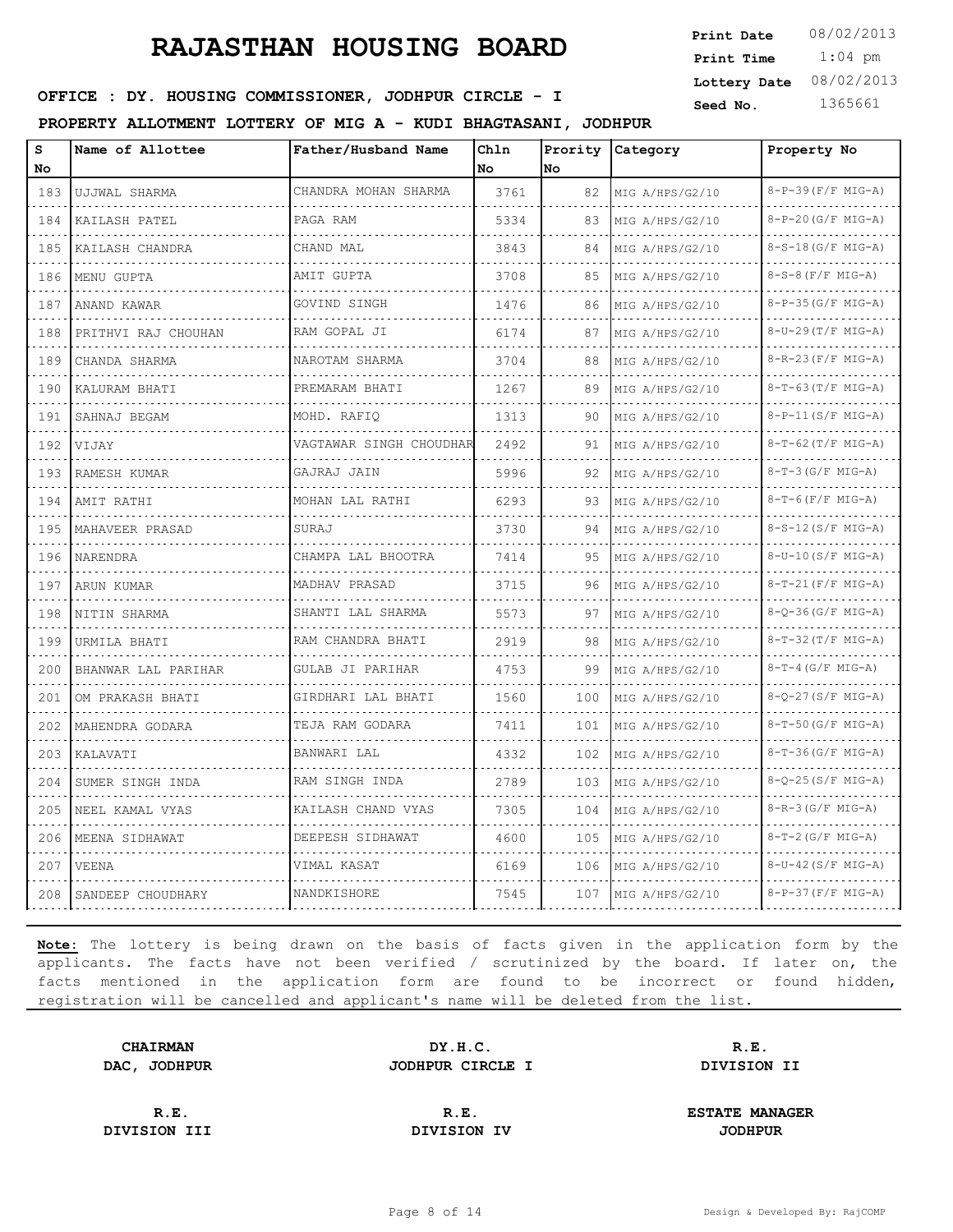1:04 pm **Print Date**  $08/02/2013$ **Print Time Lottery Date** 08/02/2013

# **SEED INC. HOUSING COMMISSIONER, JODHPUR CIRCLE - I** Seed No. 1365661

**PROPERTY ALLOTMENT LOTTERY OF MIG A - KUDI BHAGTASANI, JODHPUR**

| S                     | Name of Allottee    | Father/Husband Name     | Ch1n |     | Prority Category | Property No               |
|-----------------------|---------------------|-------------------------|------|-----|------------------|---------------------------|
| No                    |                     |                         | No   | No  |                  |                           |
| 209                   | SOBHA SHAH          | PRAMOD KUMAR SHAH       | 3510 | 108 | MIG A/HPS/G2/10  | 8-R-30 (T/F MIG-A)        |
| 210                   | FETH CHAND RATHI    | LAL CHAND               | 5166 | 109 | MIG A/HPS/G2/10  | $8-T-39(F/F MIG-A)$       |
| 211                   | RAJESH TRIVEDI      | DR. BHANWAR LAL TRIVEDI | 4080 | 110 | MIG A/HPS/G2/10  | $8-Q-1$ (G/F MIG-A)       |
| 212<br>.              | SANJU CHOUHAN       | MAGRAJ CHOUHAN<br>.     | 3901 | 111 | MIG A/HPS/G2/10  | $8-S-24$ (F/F MIG-A)      |
| 213                   | JANAK DAS GUPTA     | KEDAR DAS GUPTA         | 375  | 112 | MIG A/HPS/G2/10  | 8-T-29(T/F MIG-A)         |
| 214                   | Ramniwas Daga       | Champallal Daga         | 7885 | 113 | MIG A/HPS/G2/10  | $8-S-27(S/F MIG-A)$       |
| 215                   | LAL CHAND SIANI     | JAGDISH PRASAD          | 4547 | 115 | MIG A/HPS/G2/10  | $8 - 0 - 17(G/F MIG-A)$   |
| الفراعي المراد<br>216 | PANKAJ TOLANI       | RAM CHAND TOLANI        | 2810 | 117 | MIG A/HPS/G2/10  | $8-P-55(F/F MIG-A)$       |
| 217                   | MANITA PARIHAR      | BANSI LAL PARIHAR       | 4808 | 118 | MIG A/HPS/G2/10  | $8-P-24(F/F MIG-A)$       |
| 218                   | MANISHA             | DEV KUMAR DATTA         | 1405 | 119 | MIG A/HPS/G2/10  | 8-U-38 (F/F MIG-A)        |
| 219                   | JUGAL KISHORE       | LAL CHAND               | 8207 | 120 | MIG A/HPS/G2/10  | 8-T-33 (G/F MIG-A)        |
| 220                   | SHARWAN RAM VISHNOI | BALLA RAM VISHNOI       | 1374 | 122 | MIG A/HPS/G2/10  | $8 - 0 - 71$ (F/F MIG-A)  |
| 221<br>.              | PANI DEVI           | KISTUR CHAND BAGRECHA   | 5262 | 123 | MIG A/HPS/G2/10  | $8-T-17(G/F MIG-A)$       |
| 222                   | SUGNA VISHNOI       | NARAYAN RAM VISHNOI     | 5333 | 124 | MIG A/HPS/G2/10  | 8-Q-34 (G/F MIG-A)        |
| 223                   | RASAL KANWAR        | SUMER SINGH JODHA       | 6265 | 125 | MIG A/HPS/G2/10  | $8-P-8(F/F MIG-A)$        |
| 224<br>a a a          | DAULAT RAM BALANI   | LT.SH. TULJA RAM BALANI | 988  | 126 | MIG A/HPS/G2/10  | $8-S-22(F/F MIG-A)$       |
| 225                   | ABHILISH PARAKHA    | HEMANT KUMAR PARAKH     | 800  | 127 | MIG A/HPS/G2/10  | $8-U-48(T/F MIG-A)$       |
| 226                   | DESH DEEP           | KISHAN SINGH            | 4283 | 128 | MIG A/HPS/G2/10  | 8-T-11(S/F MIG-A)         |
| 227                   | MANGLA RAM PATEL    | SOMARAM JI PATEL        | 2047 | 129 | MIG A/HPS/G2/10  | $8-U-23(F/F MIG-A)$       |
| 228                   | SOHINI DEVI         | LUNA RAM                | 5002 | 130 | MIG A/HPS/G2/10  | $8-T-14(T/F MIG-A)$       |
| 229                   | PREM GODARA         | TEJA RAM GODARA         | 7412 | 131 | MIG A/HPS/G2/10  | 8-U-57(S/F MIG-A)         |
| 230                   | SHREE RAM SONI      | LT.SH. CHHOTU MAL SONI  | 1365 | 132 | MIG A/HPS/G2/10  | $8-T-41(S/F MIG-A)$       |
| 231                   | BALOORAM KHATRI     | ACHAL DAS KHATRI        | 3047 | 133 | MIG A/HPS/G2/10  | $8 - 0 - 58(S/F MIG-A)$   |
| 232                   | ASHOK KR JAIN       | MOOL CHAND JAIN         | 1146 | 134 | MIG A/HPS/G2/10  | $8-Q-4$ (G/F MIG-A)       |
| 233                   | RAJEEV MEHTA        | DALPAT RAJ              | 868  | 135 | MIG A/HPS/G2/10  | $8-U-80(T/F MIG-A)$       |
| 234                   | SANDHIYA DAVE       | VISHNU DUTT DAVE        | 2745 | 136 | MIG A/HPS/G2/10  | $8 - P - 30(T/F MIG - A)$ |

**Note:** The lottery is being drawn on the basis of facts given in the application form by the applicants. The facts have not been verified / scrutinized by the board. If later on, the facts mentioned in the application form are found to be incorrect or found hidden, registration will be cancelled and applicant's name will be deleted from the list.

**CHAIRMAN DY.H.C. R.E. DAC, JODHPUR JODHPUR CIRCLE I DIVISION II**

**DIVISION III DIVISION IV JODHPUR**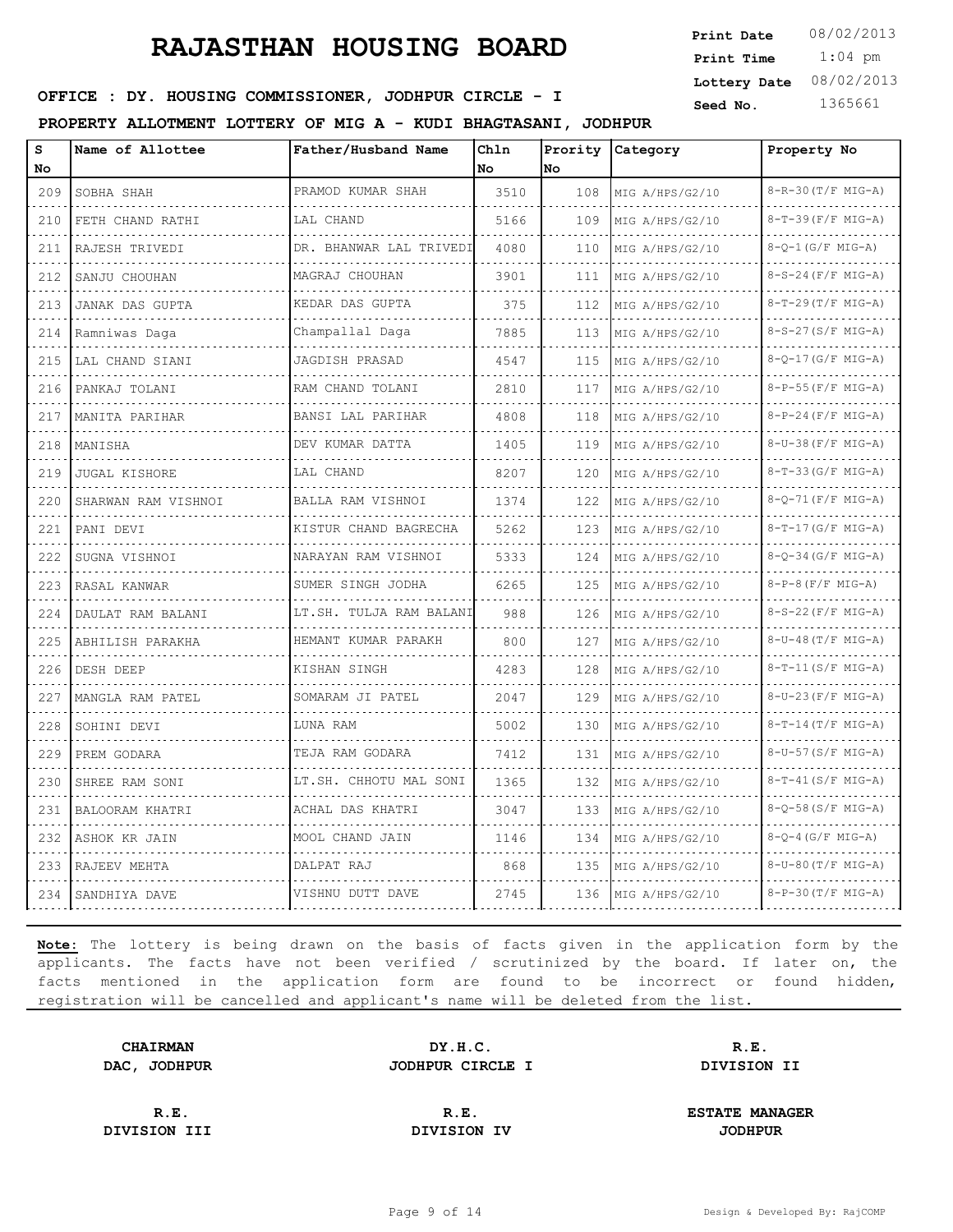1:04 pm **Print Date**  $08/02/2013$ **Print Time Lottery Date** 08/02/2013

# **SEED INC. HOUSING COMMISSIONER, JODHPUR CIRCLE - I** Seed No. 1365661

**PROPERTY ALLOTMENT LOTTERY OF MIG A - KUDI BHAGTASANI, JODHPUR**

| S                           | Name of Allottee          | Father/Husband Name     | Ch1n |     | Prority Category | Property No              |
|-----------------------------|---------------------------|-------------------------|------|-----|------------------|--------------------------|
| No                          |                           |                         | No   | No. |                  |                          |
| 235                         | YOGESH SHARMA             | SURESH KUMAR SHARMA     | 7577 | 137 | MIG A/HPS/G2/10  | 8-Q-52 (G/F MIG-A)       |
| 236                         | DEEPAK KUMAR GUPTA        | RAMBABU GUPTA           | 1315 | 138 | MIG A/HPS/G2/10  | $8-P-58(S/F MIG-A)$      |
| 237                         | ANURADHA                  | PRAVEEN KUMAR           | 3657 | 139 | MIG A/HPS/G2/10  | $8-T-68(G/F MIG-A)$      |
| 238                         | Vandana Daga              | Anil Daga               | 4362 | 140 | MIG A/HPS/G2/10  | $8-P-44(S/F MIG-A)$      |
| 239                         | SHASHI KALA VERMA         | DEV PRAKASH VERMA       | 4418 | 141 | MIG A/HPS/G2/10  | $8-U-56(F/F MIG-A)$      |
| 240                         | MAINA DEVI SHARMA         | LATE SH CHUNNI LAL SHAR | 5657 | 142 | MIG A/HPS/G2/10  | $8-T-76(S/F MIG-A)$      |
| 241<br>$\sim$ $\sim$ $\sim$ | RAM SAGAR                 | LATE SHRI ASHARFI PODDA | 2498 | 143 | MIG A/HPS/G2/10  | $8-P-15(T/F MIG-A)$      |
| 242                         | SEEMA MATHUR              | ANISH MATHUR            | 5106 | 144 | MIG A/HPS/G2/10  | 8-R-29(T/F MIG-A)        |
| 243                         | PALLAVE RAI               | GYANESHWAR LAL MATHUR   | 4230 | 145 | MIG A/HPS/G2/10  | $8-P-34(G/F MIG-A)$      |
| 244                         | JANAKI DEVI               | RAM SINGH GAYAL         | 3870 | 146 | MIG A/HPS/G2/10  | $8-S-15(T/F MIG-A)$      |
| $\sim$ $\sim$ $\sim$<br>245 | PRADEEP KUMAR GAYAL       | RAM SINGH GAYAL         | 3871 | 147 | MIG A/HPS/G2/10  | $8-P-79(T/F MIG-A)$      |
| 246                         | RAM SINGH GEHLOT          | KALU RAM GEHLOT         | 6140 | 148 | MIG A/HPS/G2/10  | $8 - 0 - 21$ (F/F MIG-A) |
| 247<br>.                    | MAGRAJ TAWARI             | LUN KARAN TAWARI        | 6259 | 149 | MIG A/HPS/G2/10  | $8-Q-15(T/F MIG-A)$      |
| 248                         | RAJENDRA SANCHETI         | PRAKASH CHAND SANCHETI  | 3431 | 150 | MIG A/HPS/G2/10  | $8-U-3(G/F MIG-A)$       |
| 249                         | SHABBER HUSSAN            | <b>ABDUL</b>            | 2611 | 151 | MIG A/HPS/G2/10  | $8-U-61(T/F MIG-A)$      |
| 250<br>.                    | ANJU CHOUDHARY            | MERAMARAM CHOUDHARY     | 2435 | 152 | MIG A/HPS/G2/10  | $8 - R - 4$ (G/F MIG-A)  |
| 251                         | NAND KISHORE SONI         | LAL CHAND SONI          | 8209 | 153 | MIG A/HPS/G2/10  | $8 - R - 16(T/F MIG-A)$  |
| 252                         | PRAKASH KALANI            | KAILASH                 | 2345 | 154 | MIG A/HPS/G2/10  | 8-T-22 (F/F MIG-A)       |
| 253                         | HEMENDRA SINGH RAJPUROHIT | MANOHAR SINGH           | 2685 | 155 | MIG A/HPS/G2/10  | $8-Q-46(T/F MIG-A)$      |
| 254                         | RASHID KHAN               | KHAILIL KHAN            | 6035 | 156 | MIG A/HPS/G2/10  | 8-0-50 (G/F MIG-A)       |
| 255                         | UMA CHOUDHARY             | RATAN CHOUDHARY         | 1104 | 157 | MIG A/HPS/G2/10  | 8-P-18 (G/F MIG-A)       |
| 256                         | ANITA                     | SURENDRA SANKHLA        | 6084 | 158 | MIG A/HPS/G2/10  | $8-T-79(T/F MIG-A)$      |
| 257                         | MANISH RAJ PUROHIT        | DEVI SING RAJPUROHIT    | 4242 | 159 | MIG A/HPS/G2/10  | $8-P-72(F/F MIG-A)$      |
| 258                         | MANOJ KUMAR               | NAND KISHORE SHAH       | 3622 | 160 | MIG A/HPS/G2/10  | 8-P-21 (F/F MIG-A)       |
| 259                         | RAJNI VARMA               | LT.SH.RAM VARMA         | 3701 | 161 | MIG A/HPS/G2/10  | $8-Q-6(F/F MIG-A)$       |
| 260                         | SHYAM LAL GUPTA           | LT.SH. RAM BHAJAN       | 841  | 162 | MIG A/HPS/G2/10  | $8-Q-23(F/F MIG-A)$      |

**Note:** The lottery is being drawn on the basis of facts given in the application form by the applicants. The facts have not been verified / scrutinized by the board. If later on, the facts mentioned in the application form are found to be incorrect or found hidden, registration will be cancelled and applicant's name will be deleted from the list.

**CHAIRMAN DY.H.C. R.E. DAC, JODHPUR JODHPUR CIRCLE I DIVISION II**

**DIVISION III DIVISION IV JODHPUR**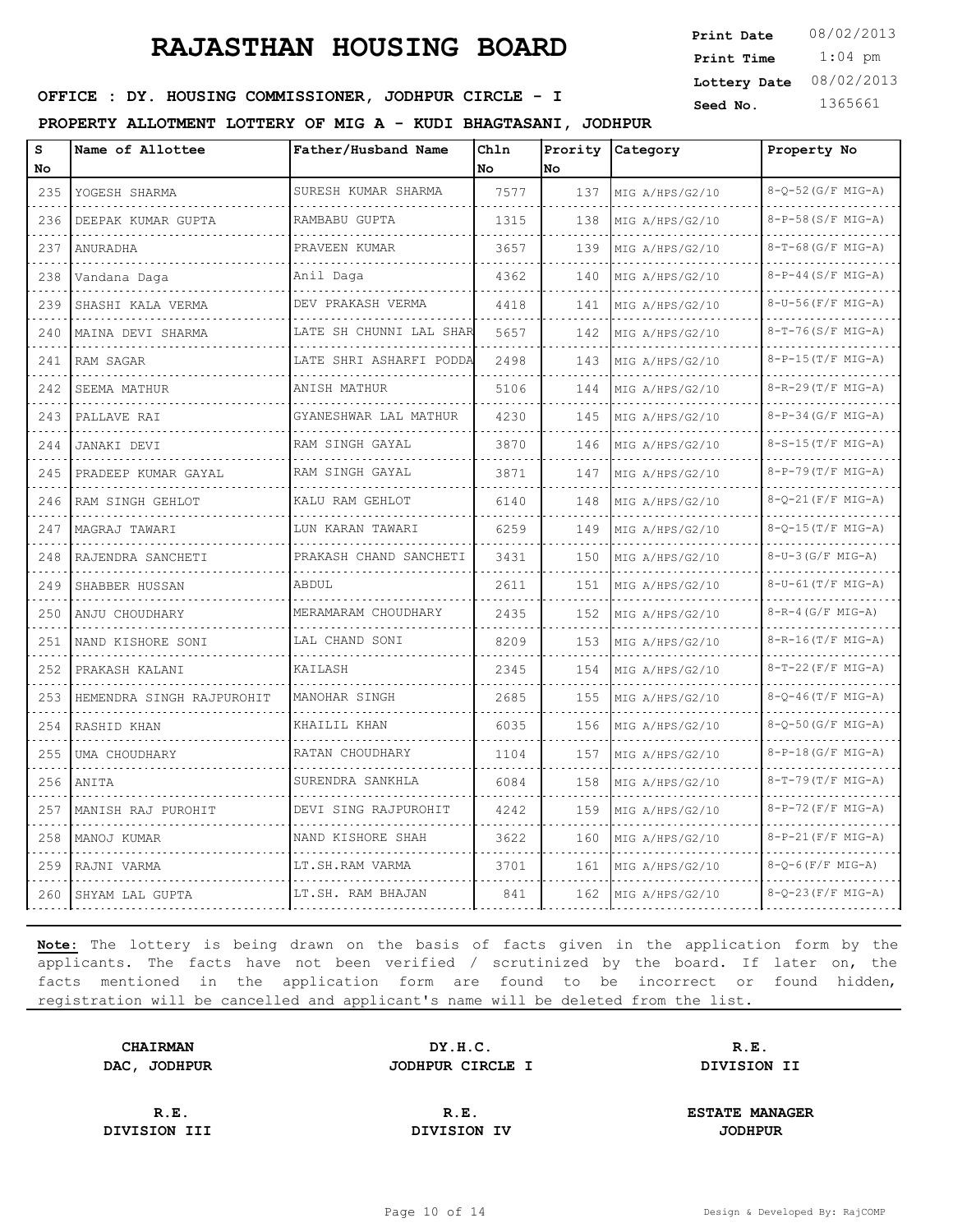1:04 pm **Print Date**  $08/02/2013$ **Print Time Lottery Date** 08/02/2013

# **SEED INC. HOUSING COMMISSIONER, JODHPUR CIRCLE - I** Seed No. 1365661

**PROPERTY ALLOTMENT LOTTERY OF MIG A - KUDI BHAGTASANI, JODHPUR**

| s<br>No | Name of Allottee       | Father/Husband Name     | Chln<br>No | No. | Prority Category | Property No              |
|---------|------------------------|-------------------------|------------|-----|------------------|--------------------------|
| 261     | SORABHA DOODI          | MOHAN SINGH DOODI       | 4740       | 163 | MIG A/HPS/G2/10  | $8-Q-59(S/F MIG-A)$      |
| 262     | KAILASH CHAND JAIN     | LT SH PUKHRAJ JAIN      | 4384       | 164 | MIG A/HPS/G2/10  | $8-U-15(T/F MIG-A)$      |
| 263     | AMIT MATHUR            | A.K. MATHUR             | 100        | 165 | MIG A/HPS/G2/10  | $8-T-12(S/F MIG-A)$      |
| 264     | HARSHA KHEMANI         | DILIP KHEMANI           | 5119       | 166 | MIG A/HPS/G2/10  | $8 - P - 45(T/F MIG-A)$  |
| 265     | PETER MINZ             | JAYANT KUMAR            | 1708       | 167 | MIG A/HPS/G2/10  | $8 - 0 - 48(T/F MIG-A)$  |
| 266     | SARITA CHOUDHARY       | SUNIL KUMAR DUDI        | 3019       | 168 | MIG A/HPS/G2/10  | $8-T-77(T/F MIG-A)$      |
| 267     | SHARDA VISHNOI         | PUKH RAJ VISHNOI        | 2777       | 169 | MIG A/HPS/G2/10  | $8-P-27(S/F MIG-A)$      |
| 268     | AMIT KUMAR             | SAMPAT RAJ              | 1282       | 1   | MIG A/HPS/G2/10  | $8-U-71(F/F MIG-A)$      |
| 269     | MANOJ TAK              | PANNA LAL TAK           | 993        | 2   | MIG A/HPS/G2/10  | $8-P-61(T/F MIG-A)$      |
| 270     | ANIL KUMAR GAUR        | OM PRAKASH              | 4694       | 3   | MIG A/HPS/G2/10  | $8-P-36(G/F MIG-A)$      |
| 271     | DR. NITIN KUMAR JOSHI  | KRISHNA KUMAR JOSHI     | 1736       | 4   | MIG A/HPS/G2/10  | $8-T-5(F/F MIG-A)$       |
| 272     | HARSH VARDHAN CHOUHAN  | PRAM CHOUHAN            | 7925       | -1  | MIG A/ORS/G4/10  | $8-S-25(S/F MIG-A)$      |
| 273     | MAHENDRA KUMAR KARELA  | POONA RAM KARELA        | 7995       | 3   | MIG A/ORS/G4/10  | $8-Q-64$ (T/F MIG-A)     |
| 274     | KISTURA RAM            | HIRAM RAM JI            | 3491       | 1   | MIG A/HPS/G4/10  | $8-P-9(S/F MIG-A)$       |
| 275     | YOUGITA RATHORE        | RAMESH CHANDRA RATHORE  | 3289       | 2   | MIG A/HPS/G4/10  | 8-U-50 (G/F MIG-A)       |
| 276     | DALA RAM               | PAVA RAM                | 4795       | 3   | MIG A/HPS/G4/10  | $8-S-7$ (F/F MIG-A)      |
| 277     | KUMARI DEEPIKA CHOUHAN | KAILASH CHAND CHOUHAN   | 7731       | 5   | MIG A/HPS/G4/10  | $8 - R - 24$ (F/F MIG-A) |
| 278     | RENU PARMAR            | JAGDISH PANWAR          | 4506       | 6   | MIG A/HPS/G4/10  | $8-Q-69$ (F/F MIG-A)     |
| 279     | VISHNU                 | PANCHA RAM              | 6013       |     | MIG A/HPS/G4/10  | $8-P-49(G/F MIG-A)$      |
| 280     | RAJESH                 | <b>GORDHAN</b>          | 5212       | 9   | MIG A/HPS/G4/10  | $8-Q-49(G/F MIG-A)$      |
| 281     | VINEET KUMAR CHOUHAN   | PRAKASH CHANDRA CHOUHAN | 2997       | 10  | MIG A/HPS/G4/10  | $8-Q-57(S/F MIG-A)$      |
| 282     | GHANSHYAM LAL BERVA    | HARFUL LAL              | 4006       | 11  | MIG A/HPS/G4/10  | $8-T-58(S/F MIG-A)$      |
| 283     | SHANKAR KUMAR          | SOHAN LAL               | 7407       | 12  | MIG A/HPS/G4/10  | $8 - 0 - 11(S/F MIG-A)$  |
| 284     | BUDHWANTI NAVAL        | PARAS MAL NAVAL<br>.    | 7873       | 13  | MIG A/HPS/G4/10  | 8-U-52 (G/F MIG-A)       |
| 285     | PREMLATA RAV           | RAMESH CHANDRA RAV      | 430        | 15  | MIG A/HPS/G4/10  | $8-Q-53(F/F MIG-A)$      |
| 286     | BAKSU DEVI             | LALIT KUMAR SURIYAL     | 3472       | 16  | MIG A/HPS/G4/10  | $8-U-72(F/F MIG-A)$      |

**Note:** The lottery is being drawn on the basis of facts given in the application form by the applicants. The facts have not been verified / scrutinized by the board. If later on, the facts mentioned in the application form are found to be incorrect or found hidden, registration will be cancelled and applicant's name will be deleted from the list.

**CHAIRMAN DY.H.C. R.E. DAC, JODHPUR JODHPUR CIRCLE I DIVISION II**

**DIVISION III DIVISION IV JODHPUR**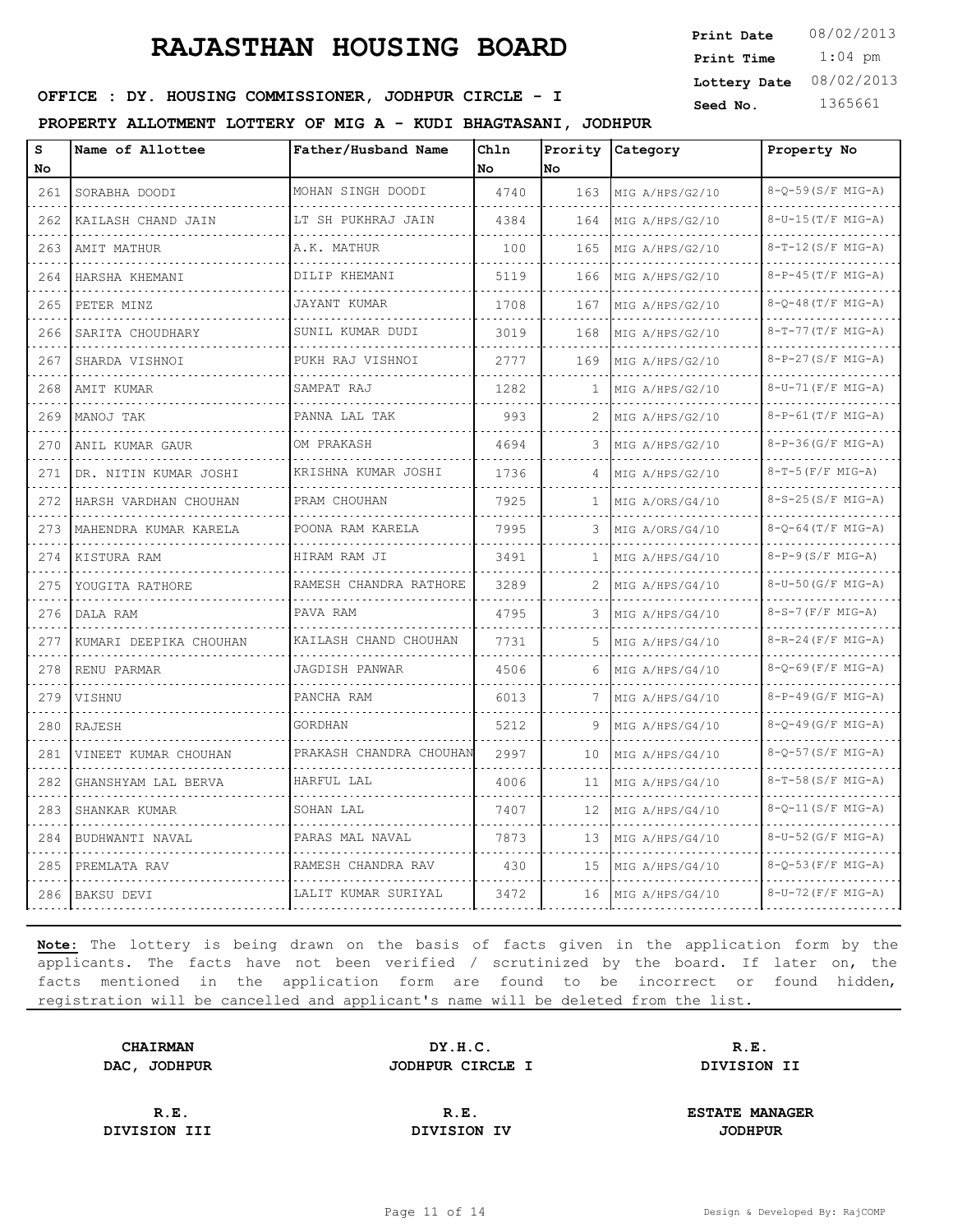1:04 pm **Print Date**  $08/02/2013$ **Print Time Lottery Date** 08/02/2013

# **SEED INC. HOUSING COMMISSIONER, JODHPUR CIRCLE - I** Seed No. 1365661

**PROPERTY ALLOTMENT LOTTERY OF MIG A - KUDI BHAGTASANI, JODHPUR**

| s        | Name of Allottee          | Father/Husband Name | Chln |    | Prority Category | Property No               |
|----------|---------------------------|---------------------|------|----|------------------|---------------------------|
| No       |                           |                     | No   | No |                  |                           |
| 287      | SANTOSH                   | SHIV NARAYAN        | 7865 | 17 | MIG A/HPS/G4/10  | $8-P-57(S/F MIG-A)$       |
| 288      | BHALECHAND SONGARA        | PEERA JI            | 3374 | 18 | MIG A/HPS/G4/10  | $8-P-1$ (G/F MIG-A)       |
| 289      | DEVI GURJAR               | KAILASH GURJAR      | 4451 | 19 | MIG A/HPS/G4/10  | $8 - 0 - 70(F)$ MIG-A)    |
| 290      | PREM CHAND                | RAM LAL             | 3867 | 21 | MIG A/HPS/G4/10  | 8-Q-67 (G/F MIG-A)        |
| 291      | RAMESH NAVAL              | PARAS MAL NAVAL     | 7872 | 22 | MIG A/HPS/G4/10  | $8-U-2(G/F MIG-A)$        |
| 292      | HARISH KUMAR              | MANOJ KUMAR         | 196  | 23 | MIG A/HPS/G4/10  | $8-S-3(G/F MIG-A)$        |
| 293      | MITHU LAL VASITA          | SHYAM LAL           | 5939 | 24 | MIG A/HPS/G4/10  | $8 - 0 - 9(S/F MIG-A)$    |
| 294      | BHABHA SINDHU RAY         | ASHWINI KUMAR RAY   | 1730 | 25 | MIG A/HPS/G4/10  | $8-T-9(S/F MIG-A)$        |
| 295      | KALURAM                   | SHESHRAM            | 8220 | 26 | MIG A/HPS/G4/10  | $8 - P - 70(F/F MIG-A)$   |
| 296      | MOTILAL                   | JEPARAM             | 4160 | 27 | MIG A/HPS/G4/10  | 8-U-76(S/F MIG-A)         |
| 297      | SHYAM SUNDER              | MOHAN LAL JI        | 2461 | 28 | MIG A/HPS/G4/10  | 8-Q-20 (G/F MIG-A)        |
| 298      | MUKESH PARIHAR            | PUKHRAJ PARIHAR     | 5970 | 30 | MIG A/HPS/G4/10  | $8-P-75(S/F MIG-A)$       |
| 299<br>. | SUNITA                    | SANJAY KUMAR        | 1432 | 31 | MIG A/HPS/G4/10  | $8-S-6(F/F MIG-A)$        |
| 300      | SANGEETA                  | RAM LAL             | 2826 | 32 | MIG A/HPS/G4/10  | $8 - R - 27 (S/F MIG-A)$  |
| 301      | HANUMAN RAM               | GAJA RAM            | 5326 | 33 | MIG A/HPS/G4/10  | 8-U-53 (F/F MIG-A)        |
| 302      | MAHENDRA NAVAL            | PARAS MAL NAVAL     | 7874 | 34 | MIG A/HPS/G4/10  | $8-U-21(F/F MIG-A)$       |
| 303      | MAYA DEVI                 | BINJA LAL           | 3517 | 35 | MIG A/HPS/G4/10  | $8-T-67(G/F MIG-A)$       |
| 304      | SWETA CHAVLA              | VINOD KUMAR         | 8283 | 36 | MIG A/HPS/G4/10  | 8-Q-22 (F/F MIG-A)        |
| 305      | PANKAJ                    | BHANWAR LAL         | 6515 | 37 | MIG A/HPS/G4/10  | $8-U-19(G/F MIG-A)$       |
| 306      | SHREE NARAYAN LAL PARIHAR | RUPA RAM JI         | 5594 | 38 | MIG A/HPS/G4/10  | $8-U-51(G/F MIG-A)$       |
| 307      | SURENDRA SINGH            | LT.SH. LAL SINGH    | 4782 | 39 | MIG A/HPS/G4/10  | $8-Q-7$ (F/F MIG-A)       |
| 308      | DATA RAM SOTHEWAL         | MADURAM             | 2409 | 40 | MIG A/HPS/G4/10  | $8-T-56(F/F MIG-A)$       |
| 309      | NAND KISHORE AASERI       | NARAYAN             | 1779 | 41 | MIG A/HPS/G4/10  | $8 - P - 28(S/F MIG - A)$ |
| 310      | SITA RAM GOSAIWAL         | HEERA RAM GOSAIWAL  | 5711 | 43 | MIG A/HPS/G4/10  | $8-T-26(S/F MIG-A)$       |
| 311      | PRIYA CHOUHAN             | prakash chand       | 8256 | 44 | MIG A/HPS/G4/10  | $8 - 0 - 39(F)$ MIG-A)    |
| 312      | PREM SHANKAR              | JAGDISH             | 2669 | 45 | MIG A/HPS/G4/10  | $8-S-5$ (F/F MIG-A)       |

**Note:** The lottery is being drawn on the basis of facts given in the application form by the applicants. The facts have not been verified / scrutinized by the board. If later on, the facts mentioned in the application form are found to be incorrect or found hidden, registration will be cancelled and applicant's name will be deleted from the list.

**CHAIRMAN DY.H.C. R.E. DAC, JODHPUR JODHPUR CIRCLE I DIVISION II**

**DIVISION III DIVISION IV JODHPUR**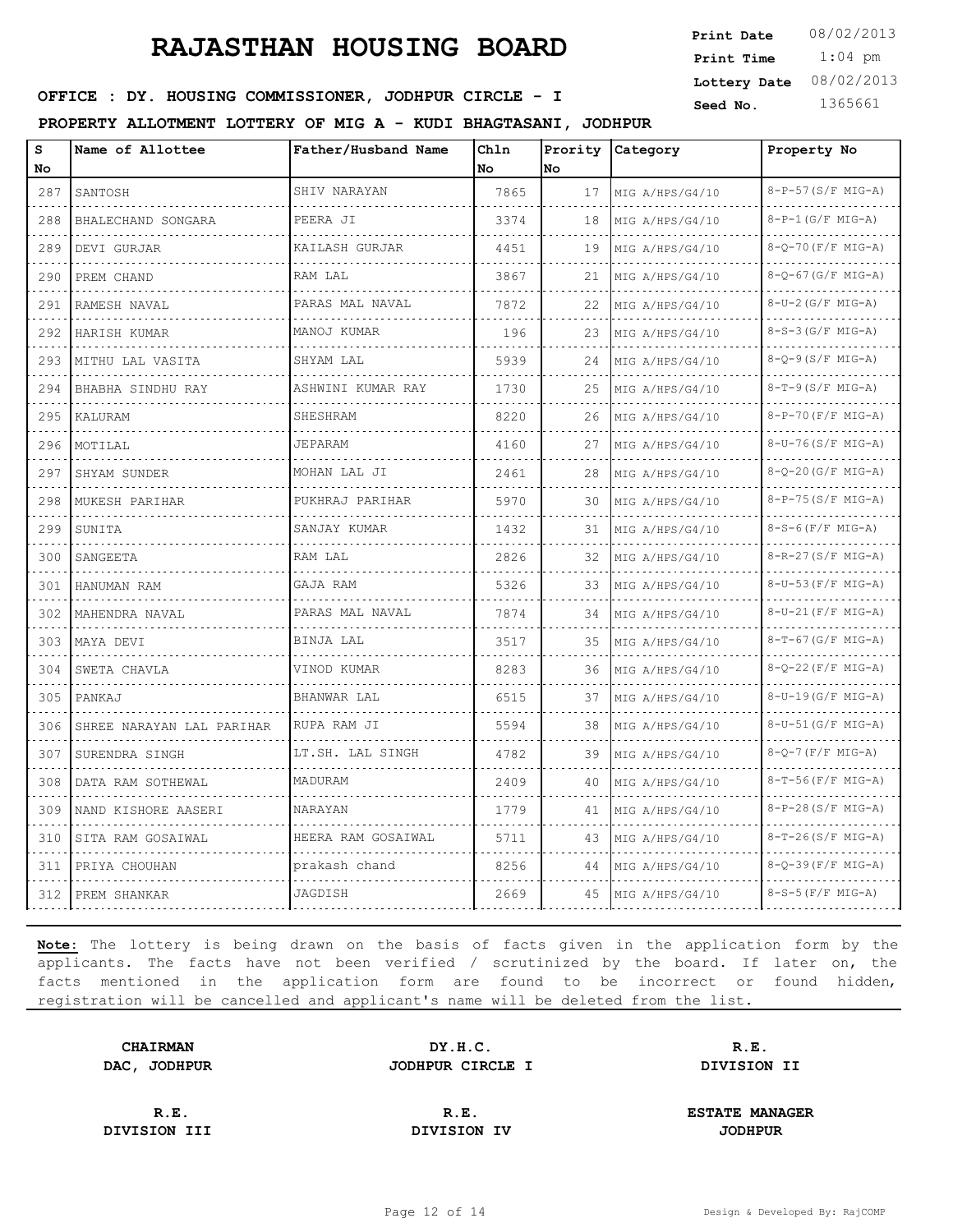1:04 pm **Print Date**  $08/02/2013$ **Print Time Lottery Date** 08/02/2013

# **SEED INC. HOUSING COMMISSIONER, JODHPUR CIRCLE - I** Seed No. 1365661

**PROPERTY ALLOTMENT LOTTERY OF MIG A - KUDI BHAGTASANI, JODHPUR**

| S   | Name of Allottee      | Father/Husband Name  | Chln |    | Prority Category | Property No               |
|-----|-----------------------|----------------------|------|----|------------------|---------------------------|
| No  |                       |                      | No   | No |                  |                           |
| 313 | GOPAL                 | LAKHA RAM MEGHWAL    | 6161 | 46 | MIG A/HPS/G4/10  | $8-P-65(G/F MIG-A)$       |
| 314 | NEERAJ KUMARI JATAV   | JAGMOHAN JATAV       | 3738 | 47 | MIG A/HPS/G4/10  | $8 - 0 - 12$ (S/F MIG-A)  |
| 315 | BAJARANG LAL          | JAMANA RAM           | 2821 | 48 | MIG A/HPS/G4/10  | 8-U-27 (S/F MIG-A)        |
| 316 | SURENDRA KATARIA      | SATPAL KATARIA       | 5800 | 49 | MIG A/HPS/G4/10  | 8-T-74 (S/F MIG-A)        |
| 317 | MAYA CHOUHAN          | CHETAN LAL CHOUHAN   | 2281 | 50 | MIG A/HPS/G4/10  | 8-Q-19(G/F MIG-A)         |
| 318 | VIJAY SINGH           | GORDHAN              | 5209 | 51 | MIG A/HPS/G4/10  | $8 - P - 10(S/F MIG - A)$ |
| 319 | SUNDER RAM            | ANDA RAM             | 2946 | 52 | MIG A/HPS/G4/10  | 8-U-67 (G/F MIG-A)        |
| 320 | SANJEEV CHOUHAN       | J.L. CHOUHAN         | 7780 | 53 | MIG A/HPS/G4/10  | $8-P-63(T/F MIG-A)$       |
| 321 | RAM LAL               | RUGHA RAM            | 2945 | 54 | MIG A/HPS/G4/10  | $8-T-23(F/F MIG-A)$       |
| 322 | NANDA RAM             | SHIV DAN             | 5205 | 55 | MIG A/HPS/G4/10  | 8-U-49 (G/F MIG-A)        |
| 323 | RAJESHWARY RAMANI     | ARJUN RAMANI         | 2164 | 57 | MIG A/HPS/G4/10  | $8-Q-3(G/F MIG-A)$        |
| 324 | ANITA ARYA            | RAVINDRA KUMAR       | 3323 | 58 | MIG A/HPS/G4/10  | $8-P-43(S/F MIG-A)$       |
| 325 | MANOJ KUMAR BAYALA    | SHANKAR LAL          | 1383 | 59 | MIG A/HPS/G4/10  | $8-Q-5$ (F/F MIG-A)       |
| 326 | NAINU RAM             | LATE SH RAMSUKH RAM  | 1431 | 60 | MIG A/HPS/G4/10  | 8-T-73(S/F MIG-A)         |
| 327 | RAJENDER SINGH MEENA  | BEERBAL RAM MEENA    | 5534 | 1  | MIG A/HPS/G5/10  | $8-P-4(G/F MIG-A)$        |
| 328 | RANGALAL MEENA        | HAMERA MEENA         | 2984 | 2  | MIG A/HPS/G5/10  | $8-S-11(S/F MIG-A)$       |
| 329 | <b>VTMLA</b>          | AMAR SINGH           | 1380 | 3  | MIG A/HPS/G5/10  | $8-U-4$ (G/F MIG-A)       |
| 330 | BRIJ MOHAN            | NEK RAM MEENA        | 5801 | 4  | MIG A/HPS/G5/10  | $8-U-26(S/F MIG-A)$       |
| 331 | TULSA RAM             | MAGA RAM             | 8281 | 5  | MIG A/HPS/G5/10  | $8-T-40(F/F MIG-A)$       |
| 332 | SURESH KUMAR          | KISORI LAL MEENA     | 4258 | 6  | MIG A/HPS/G5/10  | $8 - 0 - 40$ (F/F MIG-A)  |
| 333 | SHRI HARI SINGH       | SHRI MOHAN SINGH     | 2008 | 1  | MIG A/ORS/G8/10  | $8 - 0 - 51$ (G/F MIG-A)  |
| 334 | <b>BAGHIRATH GAUR</b> | BANSHI LAL           | 1298 |    | MIG A/ORS/G8/10  | $8-T-72(F/F MIG-A)$       |
| 335 | MALAM SINGH BHATI     | SHER SINGH BHATI     | 4091 |    | MIG A/ORS/G8/10  | $8-S-1$ (G/F MIG-A)       |
| 336 | Mira Devi             | CHAINA RAM CHOUDHARY | 4408 | 1  | MIG A/HPS/G8/10  | $8-T-57(S/F MIG-A)$       |
| 337 | CHANDRA RAM BISHNOI   | MALA RAM             | 7801 | 2  | MIG A/HPS/G8/10  | $8 - R - 17 (G/F MIG-A)$  |
| 338 | DEOKI NANDAN GAUR     | KAMTA PRASAD GAUR    | 7446 | 3  | MIG A/HPS/G8/10  | $8-T-71(F/F MIG-A)$       |

**Note:** The lottery is being drawn on the basis of facts given in the application form by the applicants. The facts have not been verified / scrutinized by the board. If later on, the facts mentioned in the application form are found to be incorrect or found hidden, registration will be cancelled and applicant's name will be deleted from the list.

**CHAIRMAN DY.H.C. R.E. DAC, JODHPUR JODHPUR CIRCLE I DIVISION II**

**DIVISION III DIVISION IV JODHPUR**